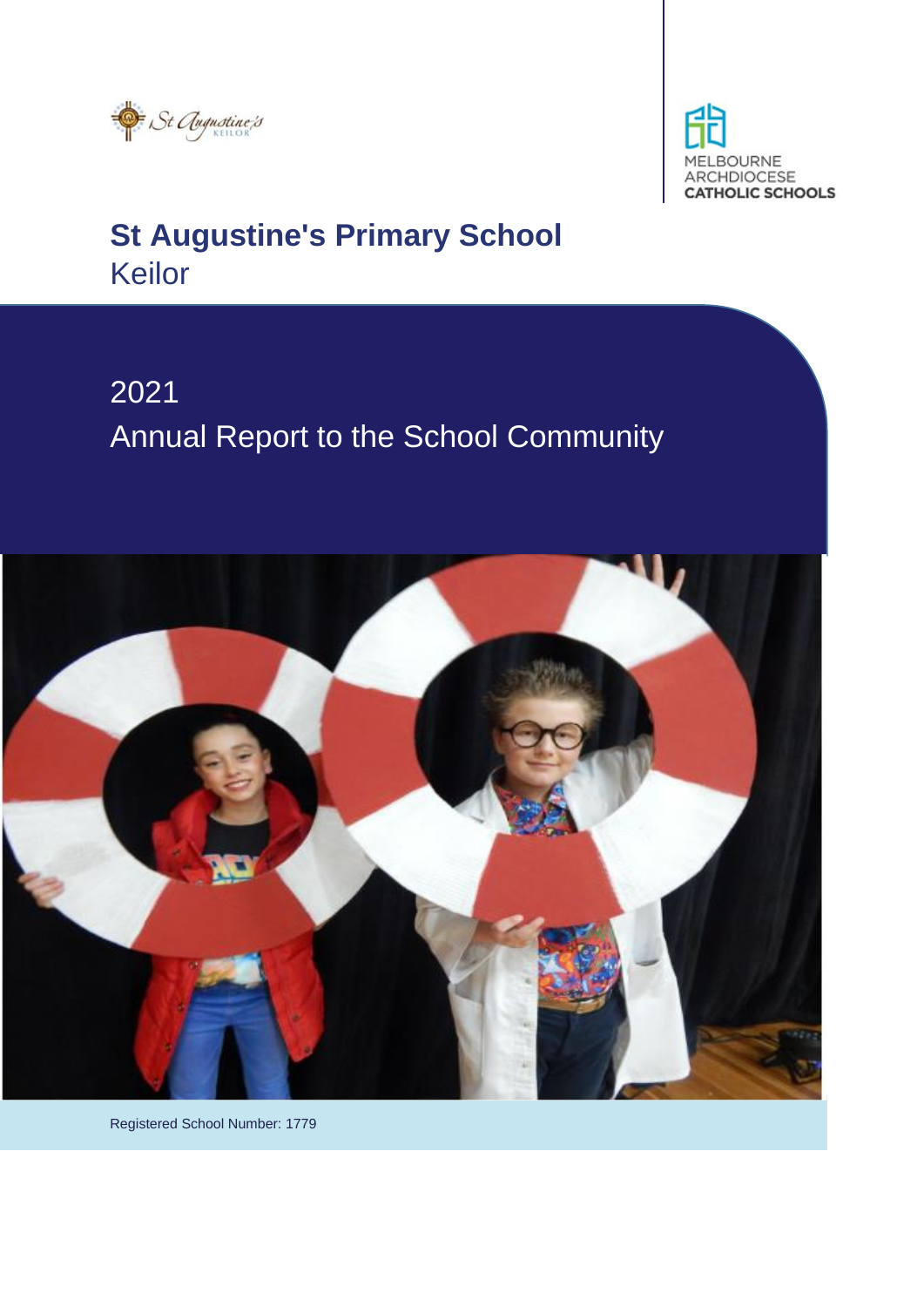## **Table of Contents**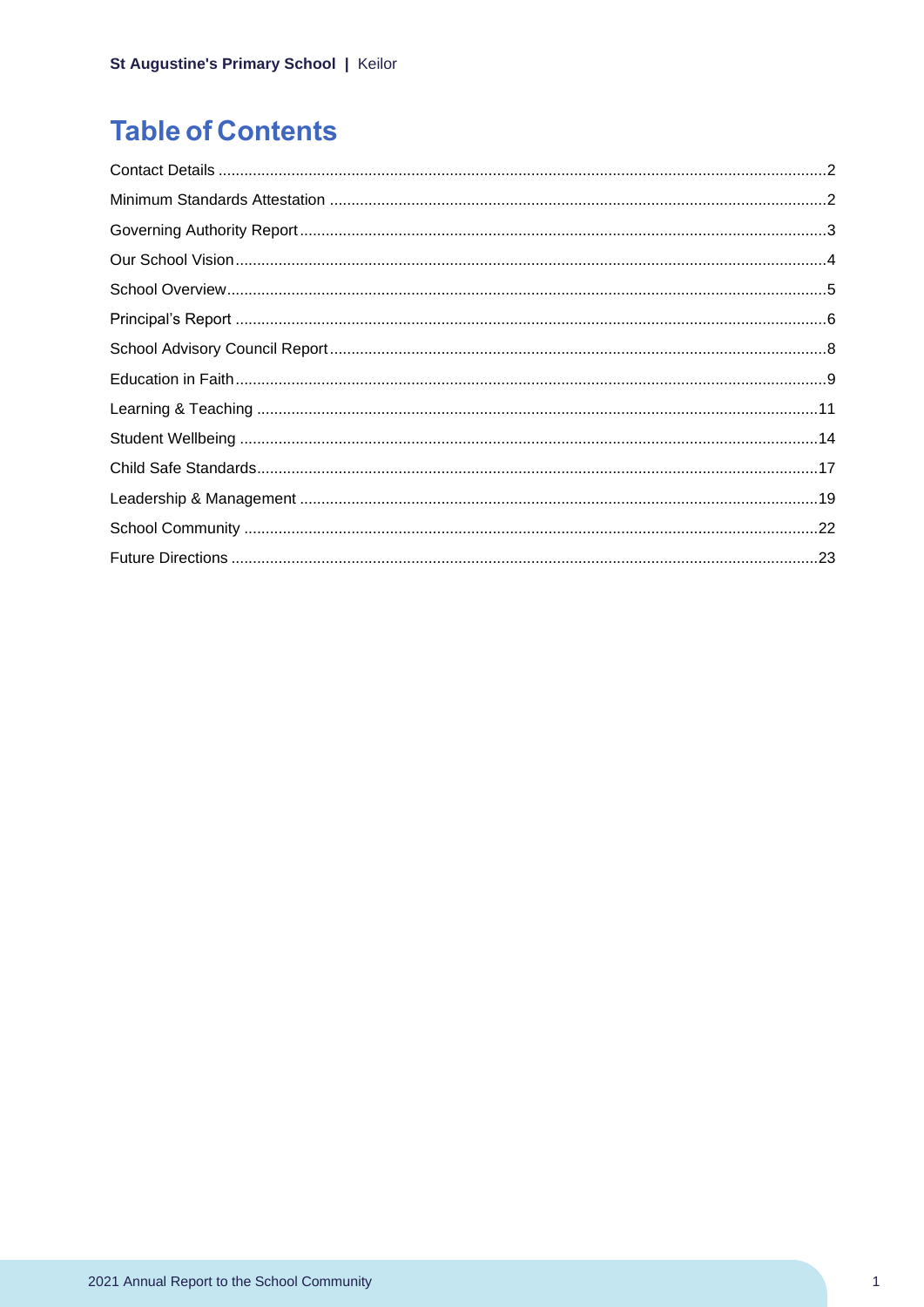## <span id="page-2-0"></span>**Contact Details**

| <b>ADDRESS</b>             | Augustine's Way<br>Keilor VIC 3036         |
|----------------------------|--------------------------------------------|
| <b>PRINCIPAL</b>           | <b>Cathy Steere</b>                        |
| <b>GOVERNING AUTHORITY</b> | Melbourne Archdiocese Catholic Schools Ltd |
| <b>TELEPHONE</b>           | 03 9336 4294                               |
| <b>EMAIL</b>               | principal@sakeilor.catholic.edu.au         |
| <b>WEBSITE</b>             | www.sakeilor.catholic.edu.au               |
| <b>E NUMBER</b>            | E1303                                      |

## <span id="page-2-1"></span>**Minimum Standards Attestation**

I, Cathy Steere, attest that St Augustine's Primary School is compliant with:

- All of the requirements for the minimum standards and other requirements for the registration of schools as specified in *the Education and Training Reform Act 2006 (Vic)* and the *Education and Training Reform Regulations 2017 (Vic),* except where the school has been granted an exemption from any of these requirements by the VRQA
- Australian Government accountability requirements related to the 2021 school year under the *Australian Education Act 2013 (Cth)* and the *Australian Education Regulations 2013 (Cth)*
- The Child Safe Standards prescribed in Ministerial Order No.870 Child Safe Standards, Managing Risk of Child Abuse in Schools.

### 04/04/2022

**NOTE:** The School's financial performance information has been provided to the Australian Charities and Not-forprofits Commission (ACNC) and will be available for the community to access from their website at [www.acnc.gov.au](http://www.acnc.gov.au/)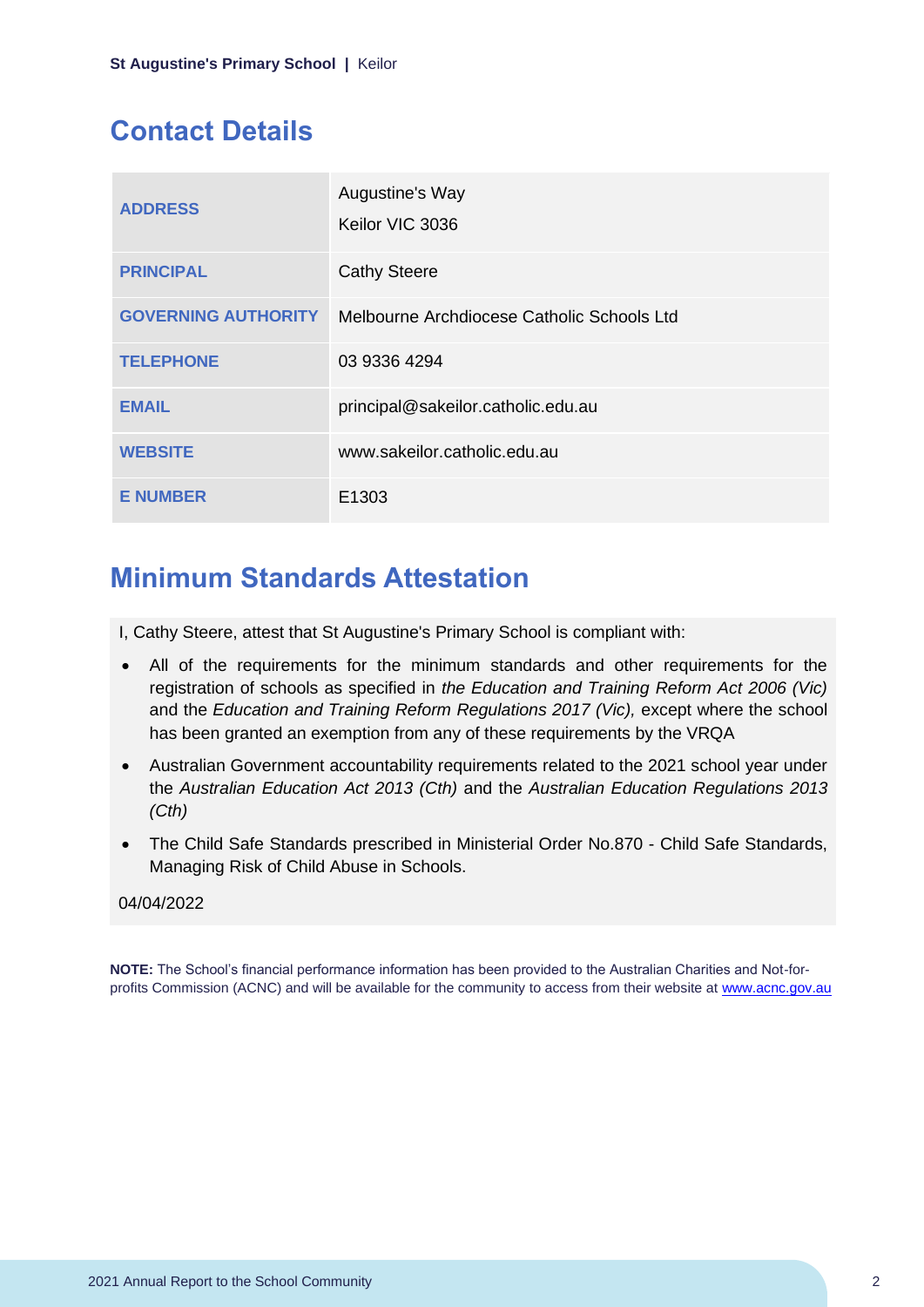## <span id="page-3-0"></span>**Governing Authority Report**

2021 has been a momentous year for Catholic education in the Archdiocese of Melbourne, with Melbourne Archdiocese Catholic Schools Ltd (MACS) assuming governance and operations of 290 schools which previously operated under unincorporated structures.

MACS was established to ensure these schools continue the mission of Catholic education to proclaim the Good News while equipping our young people with the education, knowledge, skills and hope to live meaningful lives and enrich the world around them.

Our schools were again asked this year to respond to the challenges of the coronavirus pandemic. Although asked to implement many measures to keep our staff and students safe, our schools were able to continue delivering a high-quality Catholic education through the resilience and dedication of our principals, school leaders and teachers.

Alongside this important work, we were also able to deliver a new policy suite for schools to ensure our students are safe and which enhance the consistency and transparency of school decision-making, while preserving school autonomy and respecting the local context of our schools.

School Advisory Councils have been established to actively support the principal and embed the life of the local Church in the life of each school. It has been wonderful to see so many parents and members of the wider parish community engaged in these critical forums.

Thank you for the support you have given our schools in 2021. We look forward to continuing to work with you as we strive to provide the young people of the Archdiocese of Melbourne with the best kind of education possible, one that fosters a formation of the whole person that is deeply and enduringly humanising.

Yours sincerely

Jim Miles Executive Director Melbourne Archdiocese Catholic Schools Ltd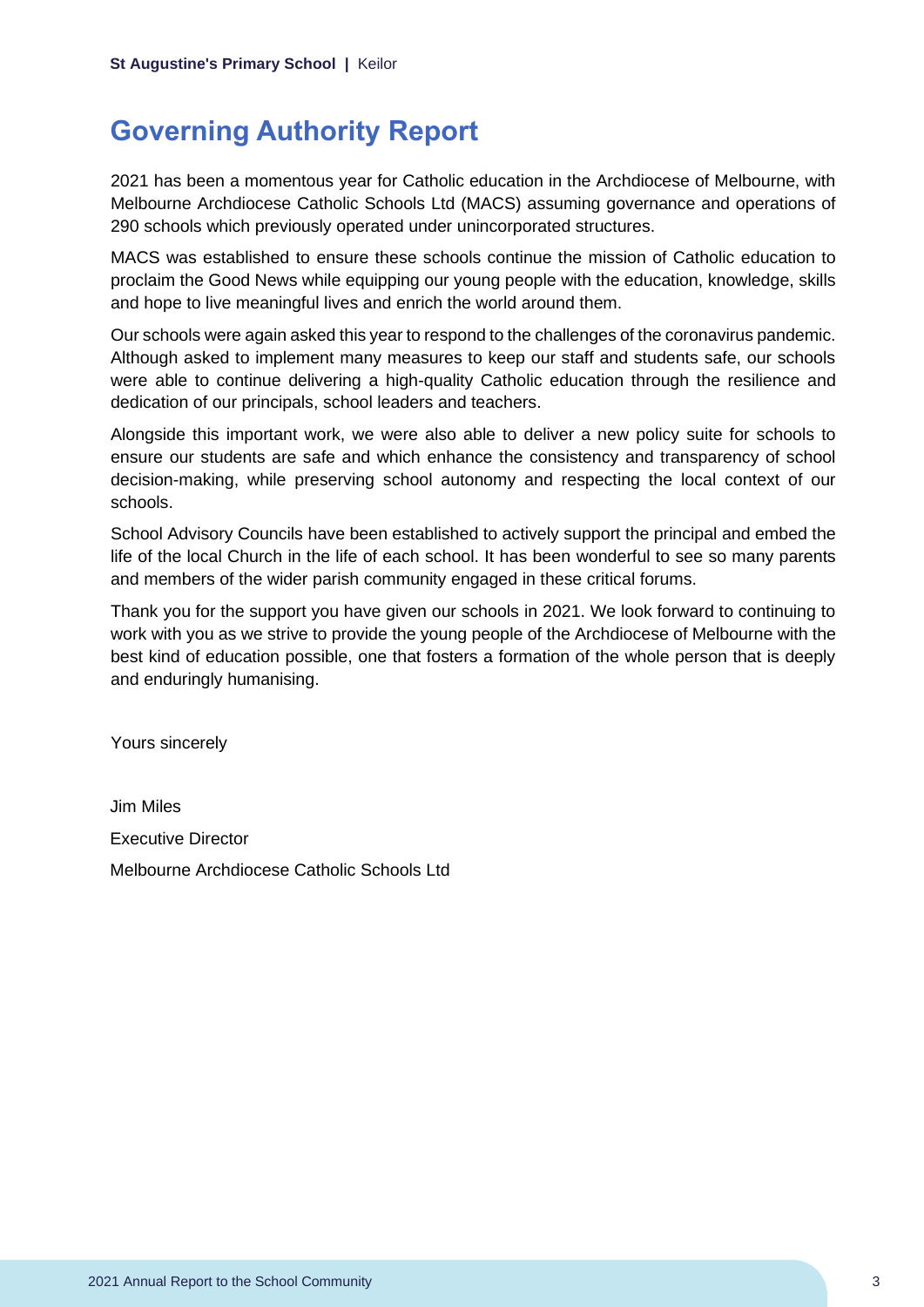## <span id="page-4-0"></span>**Our School Vision**

A welcoming learning community:

United in Catholic faith Inspired by St Augustine and the Gospel values Empowering animated life-long learners Enabling responsible global citizens Nurturing the potential of all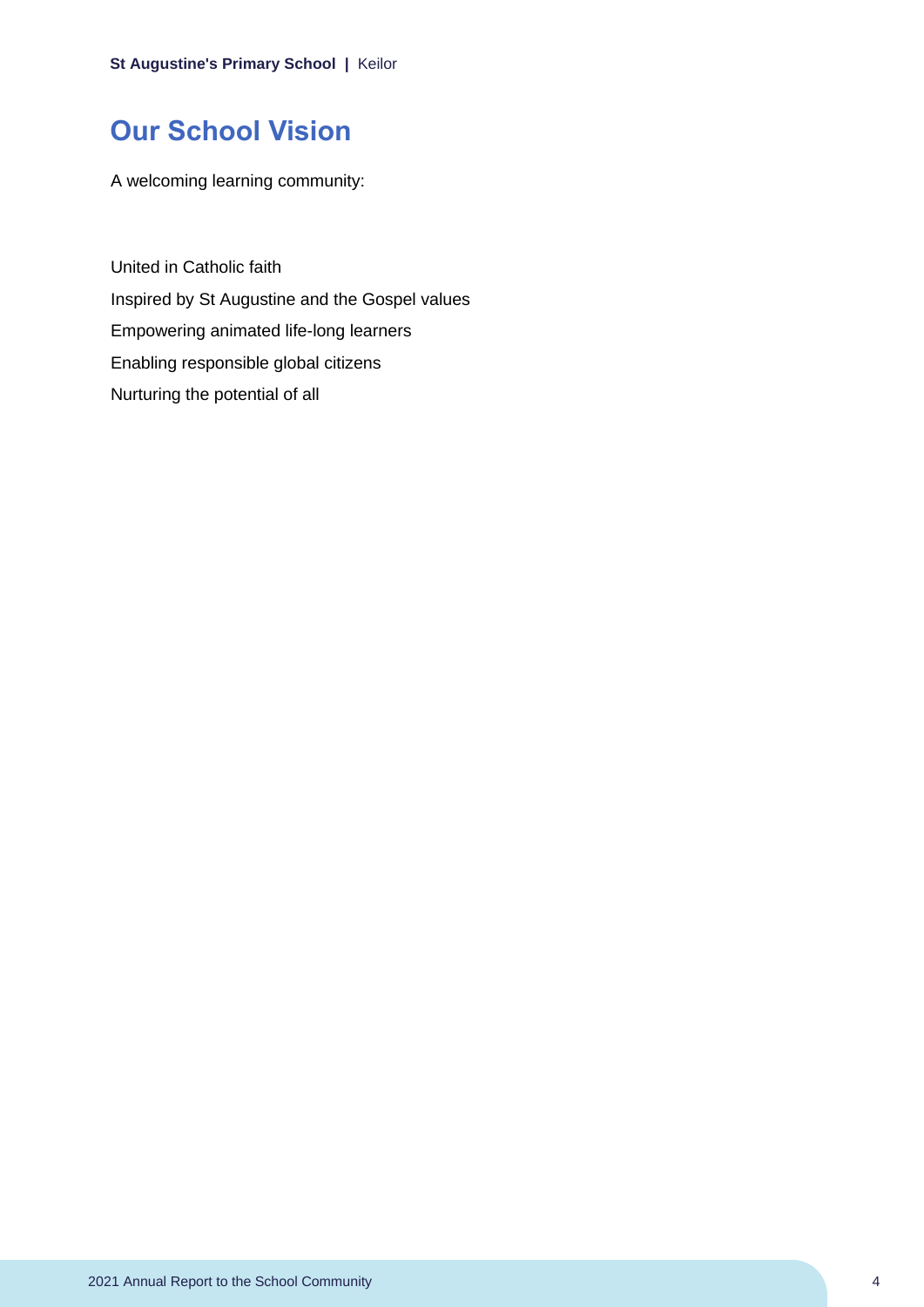## <span id="page-5-0"></span>**School Overview**

The Marist Sisters opened St Augustine's Primary School, Keilor in 1979. It was built as the second school by the Parish of St. Christopher's, Airport West, to service the needs of the Keilor area. The school is situated on the western edge of the Parish, approximately 10 km from St. Christopher's and on the opposite side of the Calder Freeway.

St Augustine's is a suburban school in a rural setting. It overlooks the gum trees along Taylor's Creek, which abuts the school oval. The building takes advantage of the views and comprises six internal classrooms, a library, multi-purpose facilities and a small canteen. Four classes are housed in portables. The school provides extensive and picturesque play areas including basketball, netball and volleyball courts. The synthetic grass area is popular with the students for play and physical education lessons.

As a Catholic School we are committed to working with parents in a partnership to continue the faith development of our students. Through instruction and prayer we aim to develop in our students a deeply personal relationship with God that is life giving and purposeful.

Through student leaders we focus on building a positive culture of responsibility and care. We challenge our students to contribute to the life of the school as a model of good citizenship. We empower our students to look beyond the school fence and explore their world and the difference that they can make. Students are empowered with the skills, knowledge and capacities to respond to the challenges they will face in their world. Our aim is to enable every student to be a successful and engaged lifelong learner.

Our Well-being programs provide opportunities for our students to feel a sense of inclusiveness, support and connection to our school. We encourage the active engagement of parents in their child's learning, so a collaborative partnership can be developed.

At St Augustine's we are aiming to empower all to strive for continual improvement.

- Priority 1 Goal: To enliven the Catholic identity of the school.
- Priority 2 Goal:To strengthen and embed a culture of improvement.
- Priority 3 Goal: To animate our learners.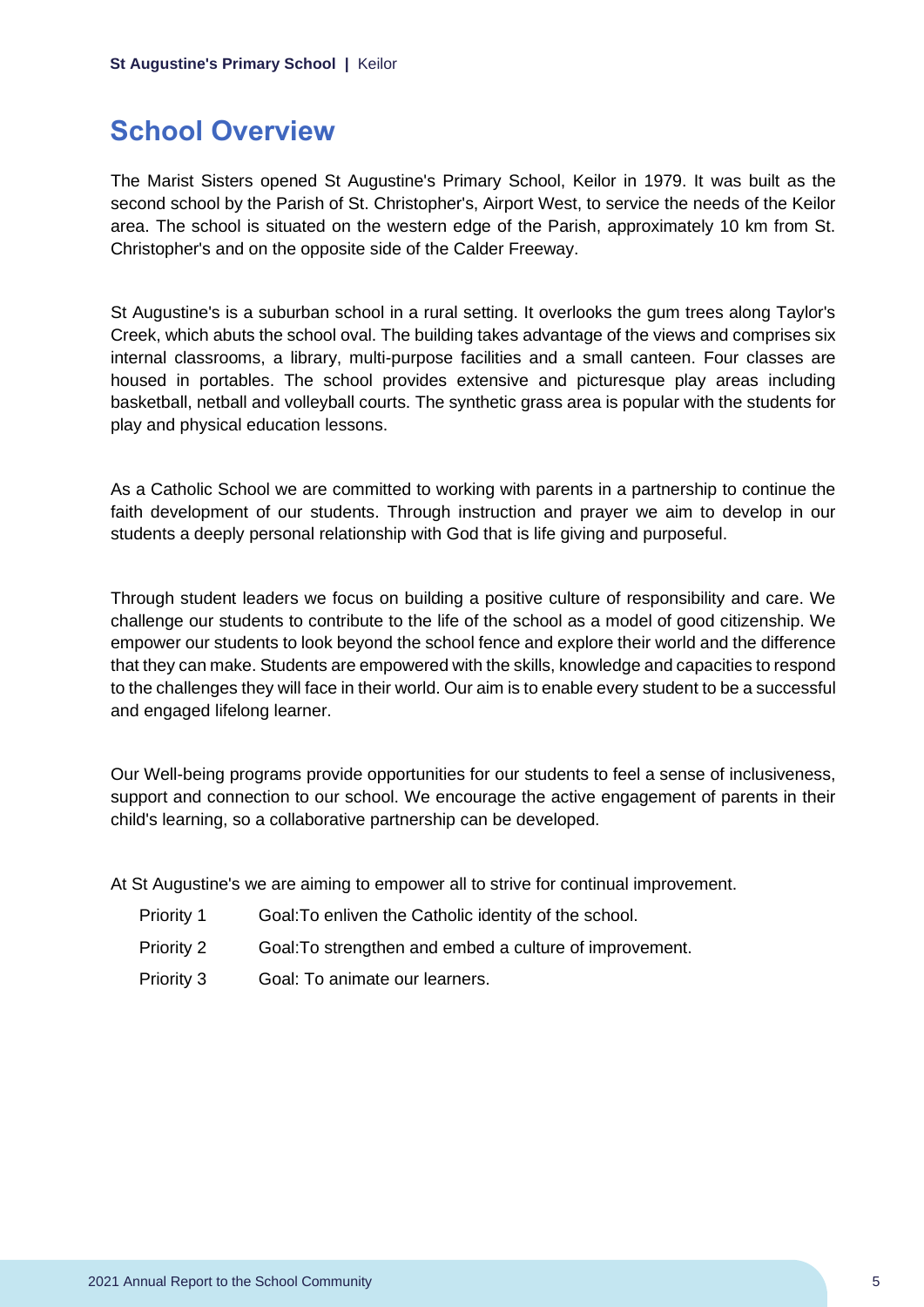## <span id="page-6-0"></span>**Principal's Report**

There were high hopes for the start of the school year as we looked forward to re establishing routines within the school. Unfortunately we were once again faced with lockdowns, even longer than the previous year. However this year we had the advantage of experience in this space and the ability to improve. The main objective was to continue with quality and robust learning & teaching with consideration to the wellbeing of students, staff and families.

While many events were canceled, many were re imagined. The highlight to the year was the performance of the school production. Innovation and creativity abounded as the Performing Arts team thought of clever ways to continue with the production after canceling it the year before. "4 Minutes" became a theater experience for everyone involved as the school hall was transformed into a stage with professional lighting and a professional film crew filming the children. The film was then released to families to watch in the comfort of their home. This performance was a credit to the ingenuity, perseverance and persistence of the whole St Augustine's community and will be talked about in years to come.

The staff at St Augustine's continued to be innovative with their approach to learning and teaching and strengthening connections with their students and families. They must all be recognised for their commitment, passion and concern for all their students' learning and wellbeing, while devising new ways to interact with their children online. They also continued to participate in professional learning online. Agile Leadership, Grammar in Context and Exploring Mathematical Sequences of Connected, Cumulative and Challenging Tasks (EMC3) were a few of these.

While the parent community was not able to access onsite they again adapted to the online world. Education Board meetings, Parents Auxiliary meetings, family sacrament meetings and special events where conducted online with great success and excellent attendance. The advantage of meeting online meant accessibility by everyone from the comfort of their own home. We continue to look at the positives and ways to implement these in the future.

The children returned to school in term 4 with a newly renovated outdoor learning and play space. This provided an outdoor area for students to sit in and as another space for teachers to integrate into their learning spaces. The yr 5/6 children were elated that they were able to attend camp as the previous year it had been canceled. Unfortunately this was not the same for our year 3/4 camp. However the teachers organised a 'carnival' day for them in term 4.

The whole school athletics day was a highlight for the children as for some it was their first time on a bus for eighteen months, albeit without parent spectators. It provided a unifying day for the school after coming out of the first lockdown.

Value added included the use of an OHS portal where staff completed modules online, at their own pace and where a depository of policies are stored with easier access for all.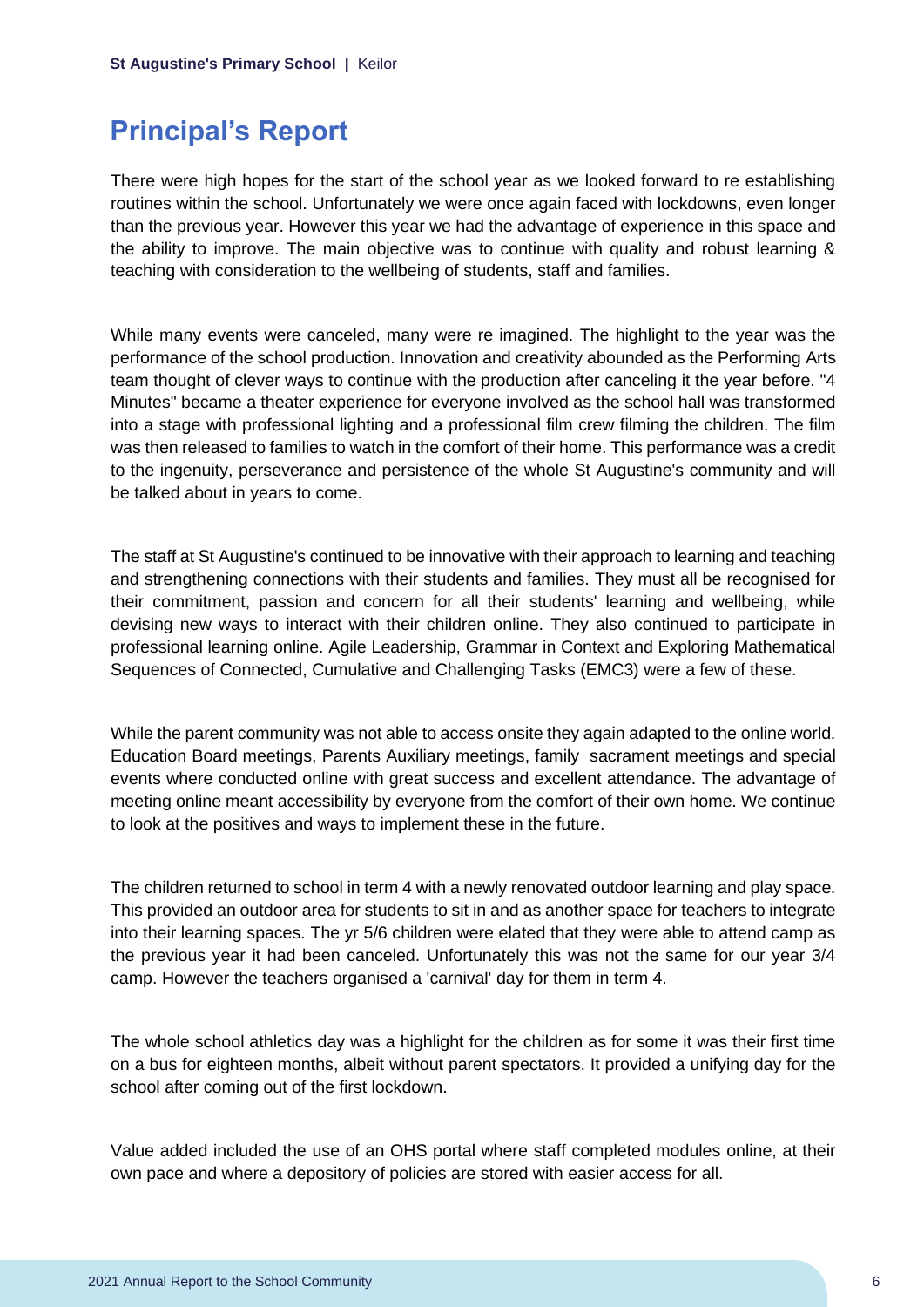Throughout the year I engaged with architects and MACS to work on our renovation and building project. The year saw us back and forth with designs and then approvals with the tender process going out at the end of the year.

Thank you to all our families and students who rallied together to ensure our children continued to thrive during the year. Thank you to the staff for their commitment, passion and care of our children and for always maneuvering the learning to cater for all children during the year. Thank you to the leadership team, Trish Walsh, Jacinta Fedoruk, Jodie Velardo and Vanessa Dal Santo who have worked tirelessly and as a support to myself and all the staff and families at St Augustine's. Finally, thank you to Fr Peter Hoang who has entrusted me with the privilege of leading the St Augustine's school community and who has continued to provide me with ongoing support throughout the year

The following reports provide a summary of the initiatives, goals, outcomes and achievements for 2021.

Cathy Steere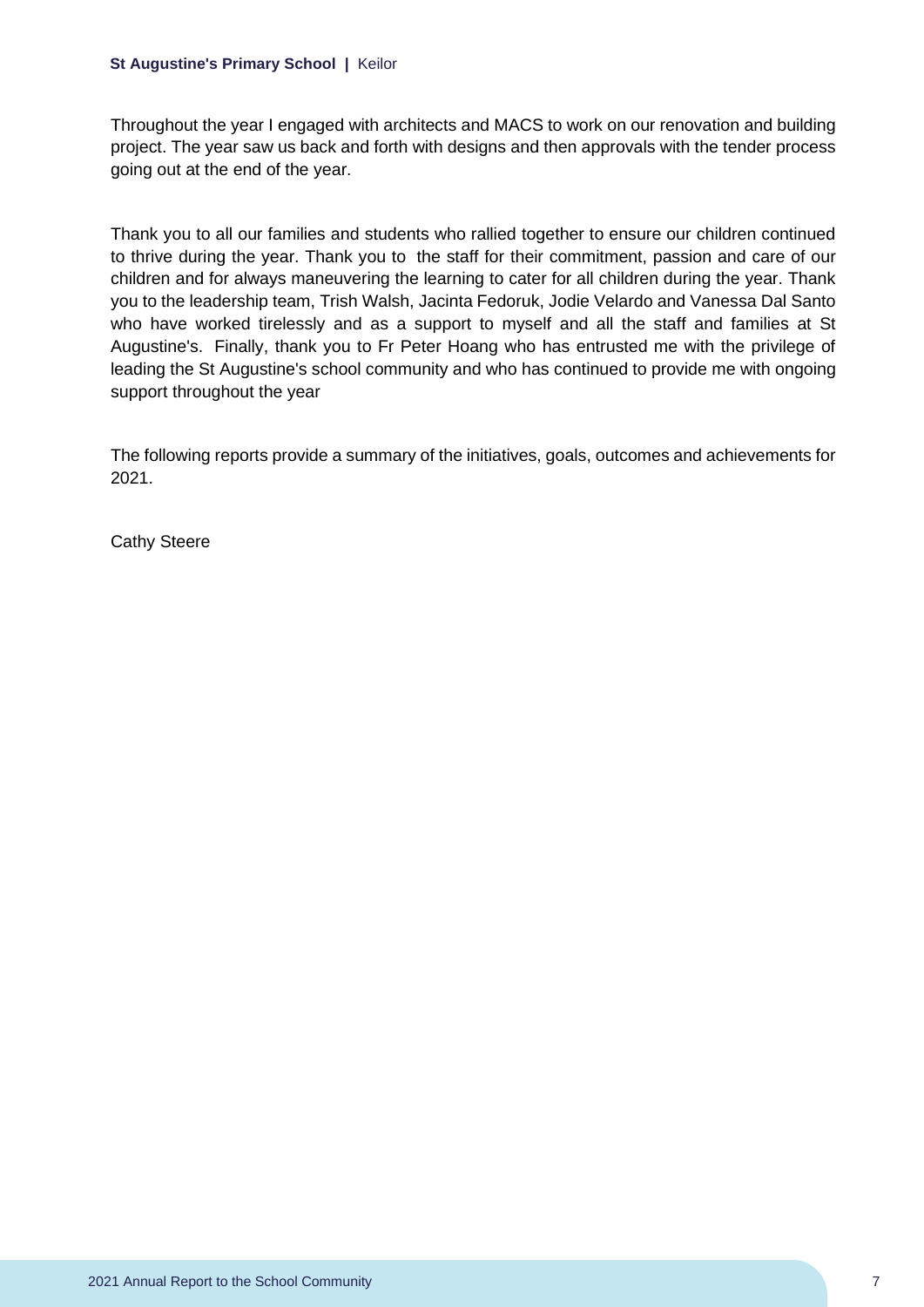## <span id="page-8-0"></span>**School Advisory Council Report**

2021 saw the School Education Board meet in a combination of in person and virtual meetings. Unfortunately, due to lockdowns we needed to meet more virtually than in-person, however this did not prevent a lot of work being done and important decisions being made.

The school's theme for 2021 was 'Make a Difference - It's In Our Hands' which was presented to the Board. Board members drew their hands on paper and cut them out to be added to the 'Our Hands' display outside the library.

The board reviewed and discussed the following policies during 2021:

- External Providers Policy
- Pastoral Care Policy

These policies were based on the Melbourne Archdiocese of Catholic Schools (MACS) policy and contextualised for St Augustine's. The Board also discussed the Code of Conduct and Child Safety Policy as well as the Child Information Sharing scheme (CIS) and Family Violence Information Sharing scheme. The MACS School Advisory Council Terms of Reference were also presented and discussed. These Terms of Reference have been developed to ensure consistency of all school's education boards which will be renamed as a School Advisory Council as well as documenting the roles and responsibilities of the members of the School Advisory Council.

The plans for the renovation and building project were presented. The renovation of 6 internal classrooms within the main building and the creation of a multipurpose room. The renovation project is due to commence in 2022. The new North/South proposed runway at Tullamarine Airport and the potential effects on the school was discussed. A working party was organised to attend any meetings during the consultation phase of the project.

The Board was presented with an overview of the student testing data as well as the NAPLAN results. The Parents Auxiliary reports were presented to the Board keeping us up to date with their activities. Unfortunately, lockdowns and COVID protocols restricted some of the fund-raising activities which were planned during the year.

Finally, the schools Business Manager discussed current and future finances of the school and the school fees for 2022 were discussed and ratified. I would like to thank all the 2021 Education Board members for their commitment, participation and support of the school in what was another challenging year.

Andrew Collins

Education Board Chair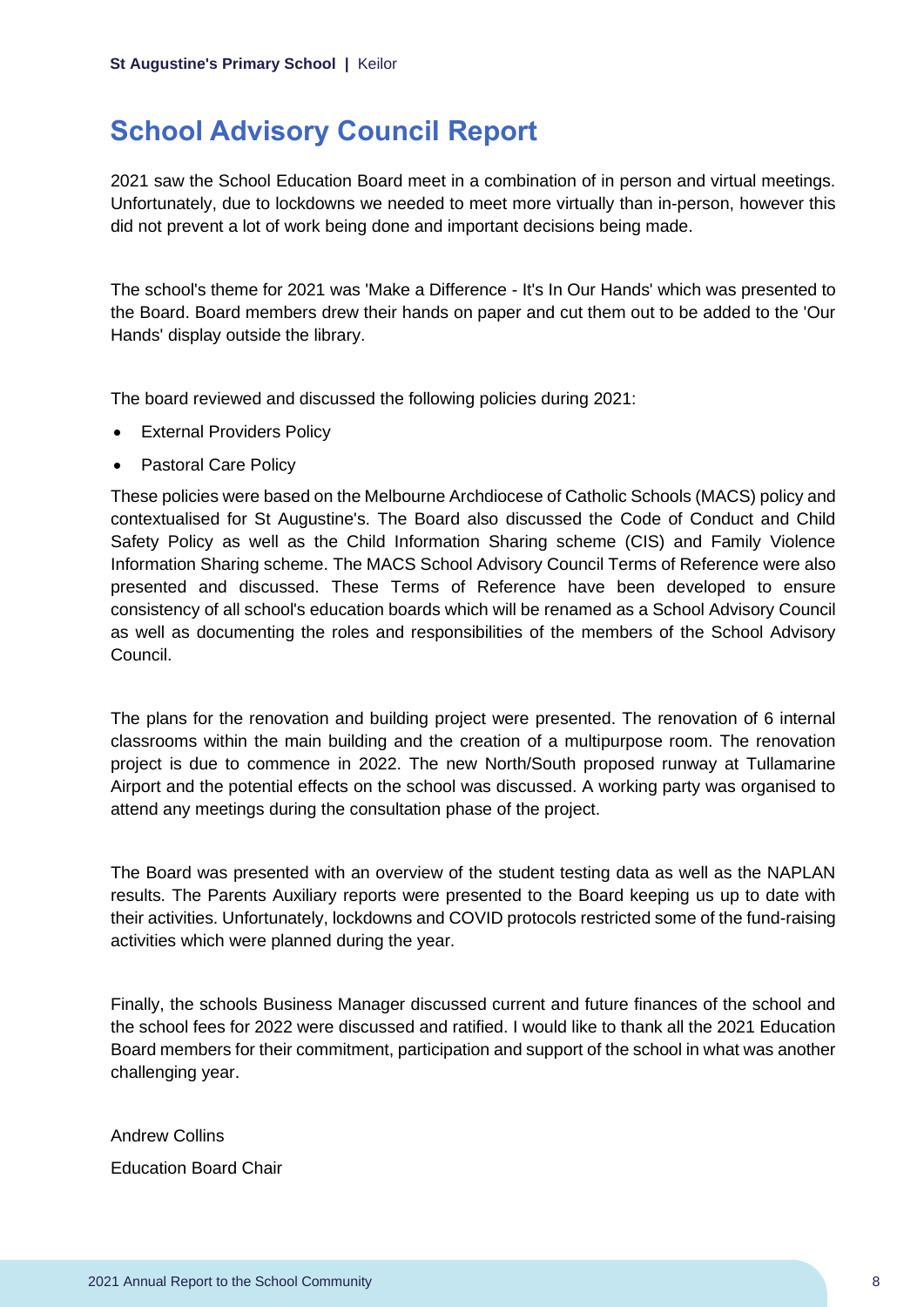## <span id="page-9-0"></span>**Education in Faith**

#### **Goals & Intended Outcomes**

Goal: To enliven the Catholic identity of the school

- That the Catholic identity of the school permeates all spheres.
- That our Catholic Identity inspires and defines who we are.

#### **Achievements**

The COVID pandemic had a significant impact on the many programs and strategies we implement to develop our faith as a school community. Even so, the initiatives we implemented throughout 2021 ensured our faith development remained a priority.

Our Achievements include:

- revisiting our Vision and Mission statements visual posters of School Vision and school prayer were created to be placed around the school
- revisiting policies to ensure a Catholic Lense is present. All new MACS now issues all policies now contain a Catholic lense
- using Horizons Of Hope documents were used during facilitated RE planning sessions
- Unpacking the ECSI and CEMSIS Pedagogy tool data.- These tools were unpacked in light of Priority 1 Goal and all Teachers completed the RE Pedagogy tool to help guide us as to where to move to next
- recognising and celebrating Indigenous events throughout the year. Reconciliation week was integrated in Y3/4 Sacrament of Reconciliation. School Leaders worked together to create the whole school 'Acknowledgement of Country' statement and Acknowledgment of country signs put up around school and in each classroom- making it visible throughout the school
- classes held morning prayer services online at the beginning of their remote learning sessions each day
- although our sacramental program was affected, opportunities were still provided in varying forms for our families and students to develop a greater awareness of the significance of Reconciliation, Eucharist or Confirmation

#### **VALUE ADDED**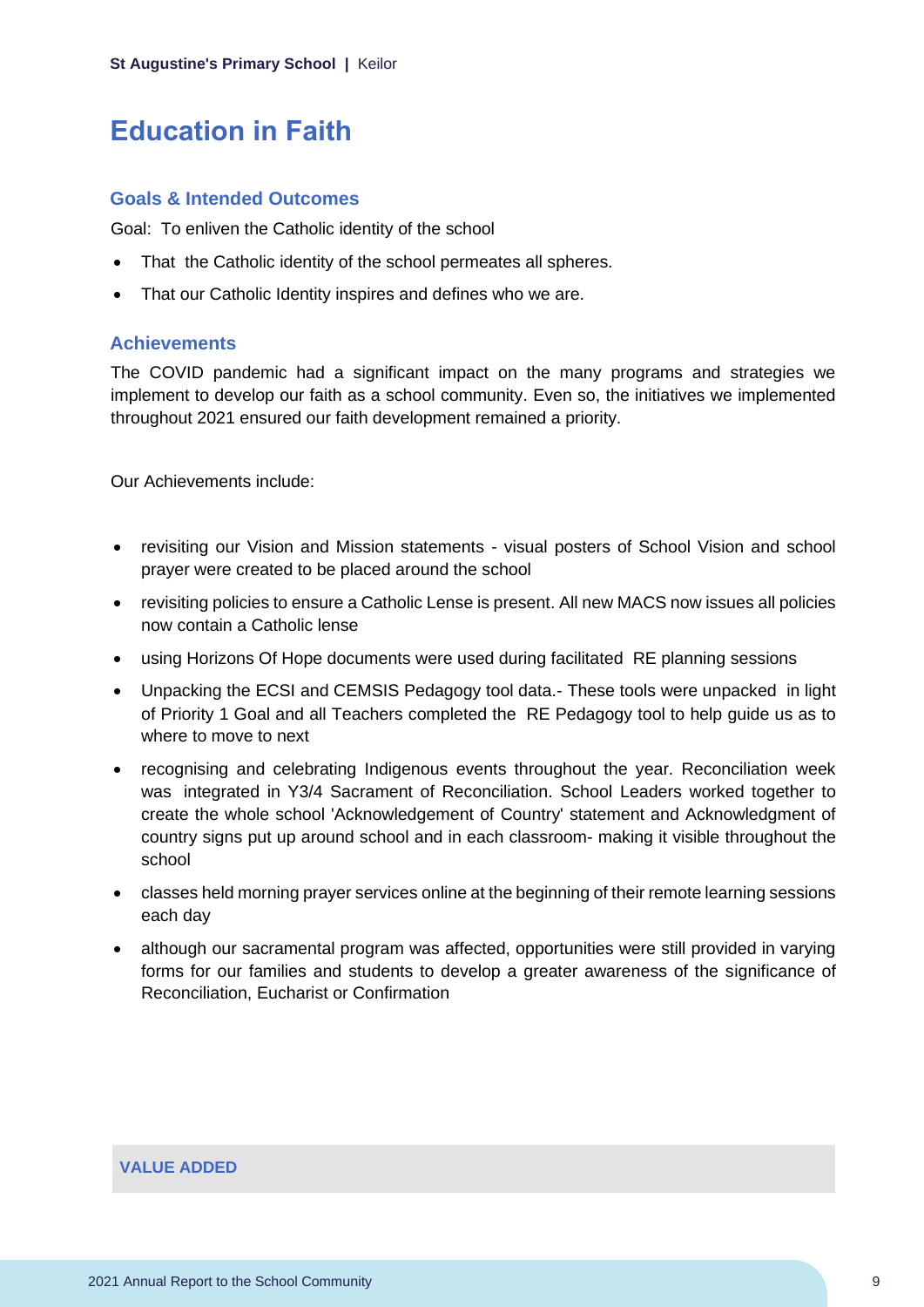Whole School Beginning Year Mass, Sacramental Celebrations - Reconciliation, Eucharist and Confirmation (Modified due to Covid Restrictions) St Augustine's Feast Day- conducted online due to Covid-19 restrictions, Social Justice Initiatives - raising money for Catholic Social Justice Agencies including Project Compassion, Monday Morning Prayer- provided online during lock down periods.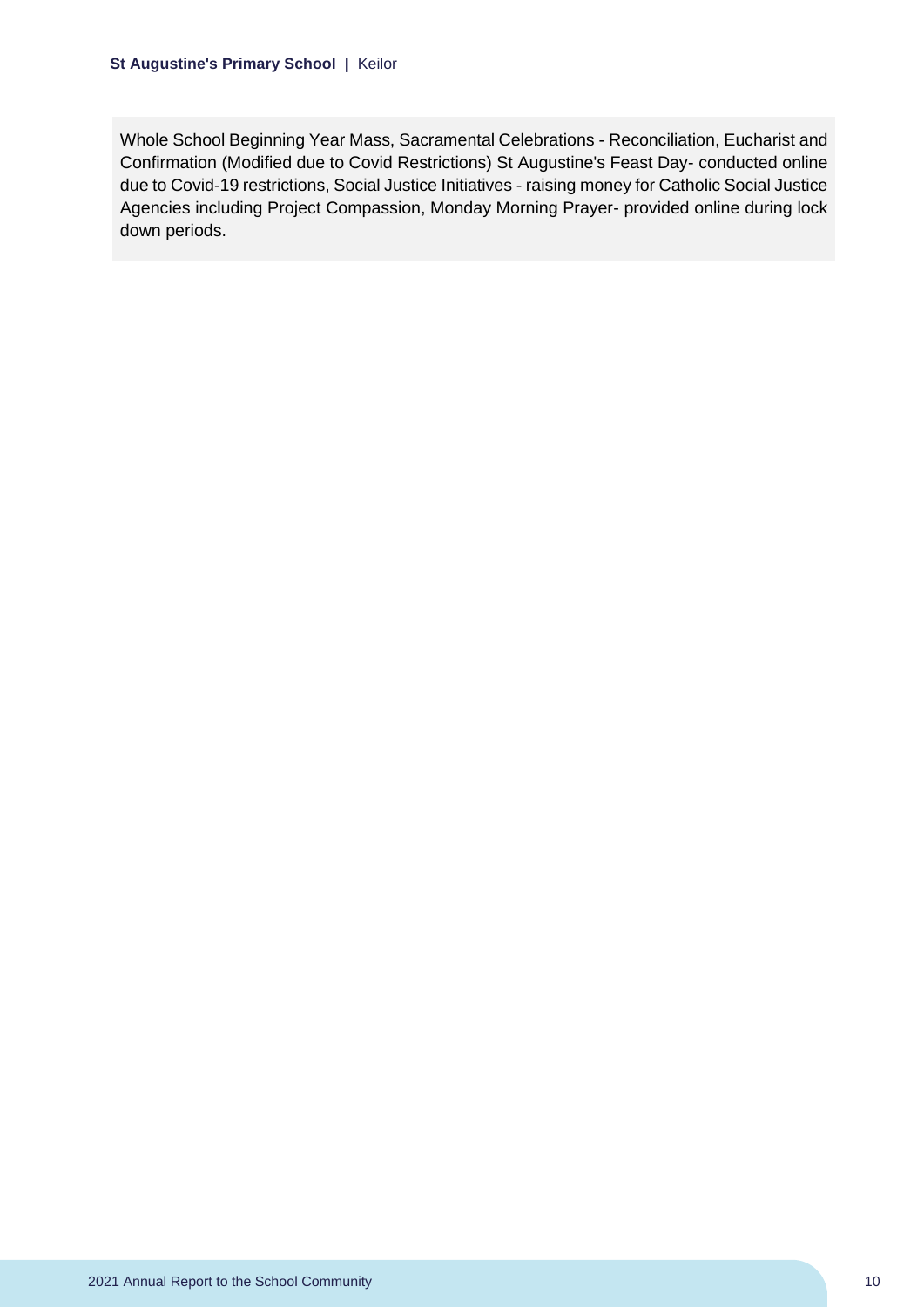## <span id="page-11-0"></span>**Learning & Teaching**

### **Goals & Intended Outcomes**

Goal: To animate our learners.

• That students are equipped to reflect on themselves as learners and take action based on explicit feedback.

## **Achievements**

The COVID pandemic meant that we did not get to achieve everything we hoped to during 2021. Even so we continued to have many successes under such trying conditions. The learning and teaching sphere continues to focus on developing high performing learners.

Our Achievements in this area include:

- providing opportunities for staff to lead Professional Learning Team meetings Different teachers are being asked to share strategies being implemented during PLTs or feedback from Professional Learning sessions attended
- revisiting Learning Dispositions -we have continued with our whole school focus on these important dispositions. Visual displays have been put up around the school including the Library and hallways. Weekly awards continue to focus on dispositions and reporting achievement comments are now including dispositional language. Dispositions are being incorporated into Learning Intentions and Success Criteria during planning sessions.
- continuing to unpack the EBL Framework (Animated Learner) There has been a strong focus on ensuring consistency in use of Learning Intentions & Success Criteria throughout the school. This year there has been a Maths focus ensuring that LI and SC are being used at the beginning of each lesson (Teachers made these visible via slides during remote learning) Teachers are also focusing on referring to them during the sessions and revisiting them at the end of the session.
- providing Professional Learning for staff- An Evidence Based Learning closure day was held with Helen Butler. Helens presentation focused on the effective use of LI and SC to make learning more visible. EBL staff meetings were also allocated throughout the year to continue the journey with the effective writing of LI & SC.
- focusing on detailed analysis of data -We have continued our use of Data walls to track student growth and we began the set up of the SPA Analysis System to assist with data analysis across the school.

## **STUDENT LEARNING OUTCOMES**

Throughout 2021 teachers continuously used data to inform their teaching. Formal and informal assessments of students were used to monitor and cater for students' needs. Individual and whole school Literacy and Numeracy targets were set and monitored closely by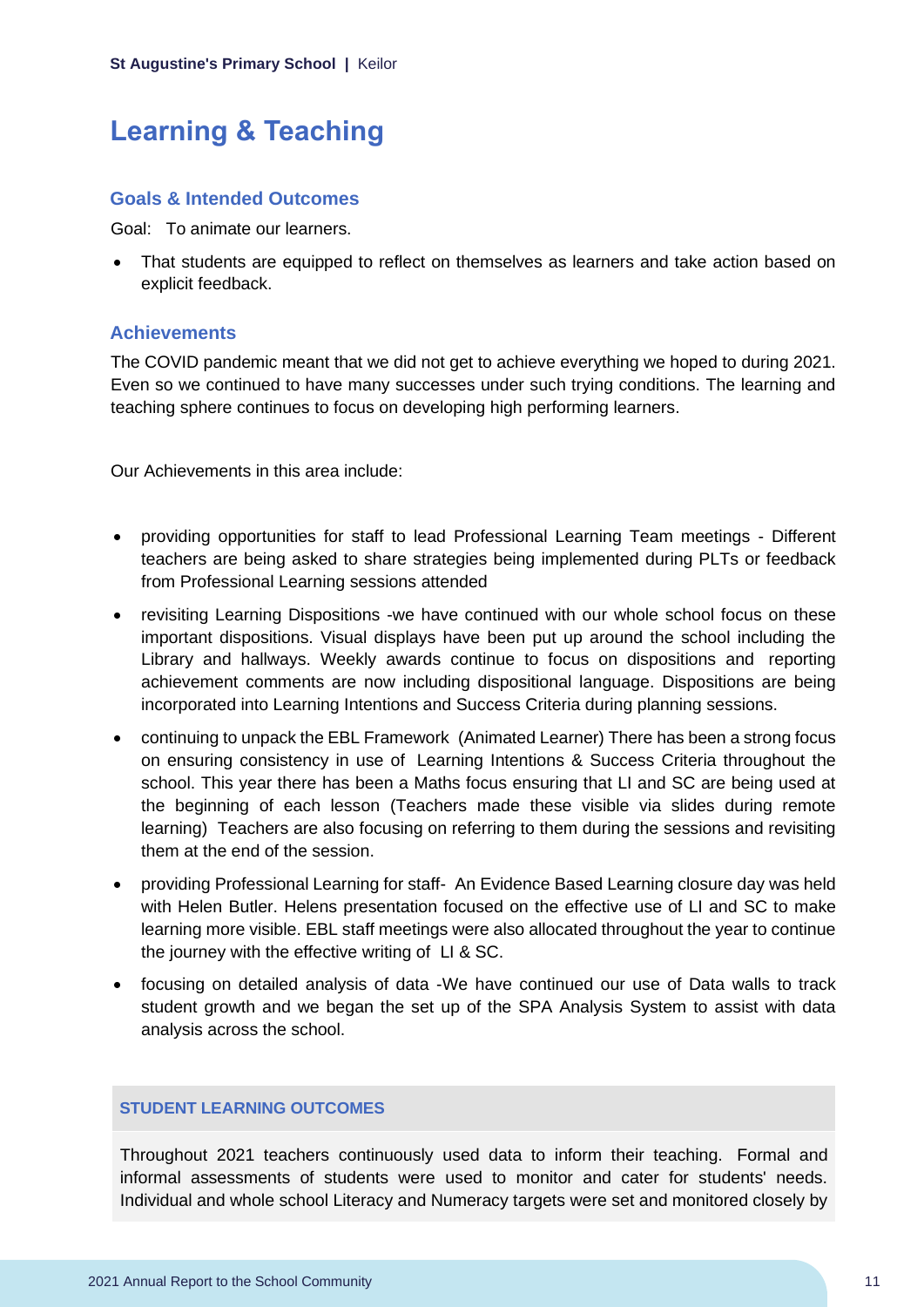teachers, Curriculum Leaders and the School Improvement Team. The ongoing analysis of this data provided information regarding individual and school performance.

Formal Assessments such as P-2 Literacy Data, PAT R (Reading) and PATM (Math) and Essential Assessment were used to track student growth.

Literacy and Numeracy Intervention and Enrichment programs such as Reading Recovery, LLI,

Numeracy Intervention and Q.U.E.S.T continued to be offered online during remote learning periods providing support for those students identified as being' at risk' or requiring enrichment.

A number of students accessed the Tutoring program during Term 2 & 3.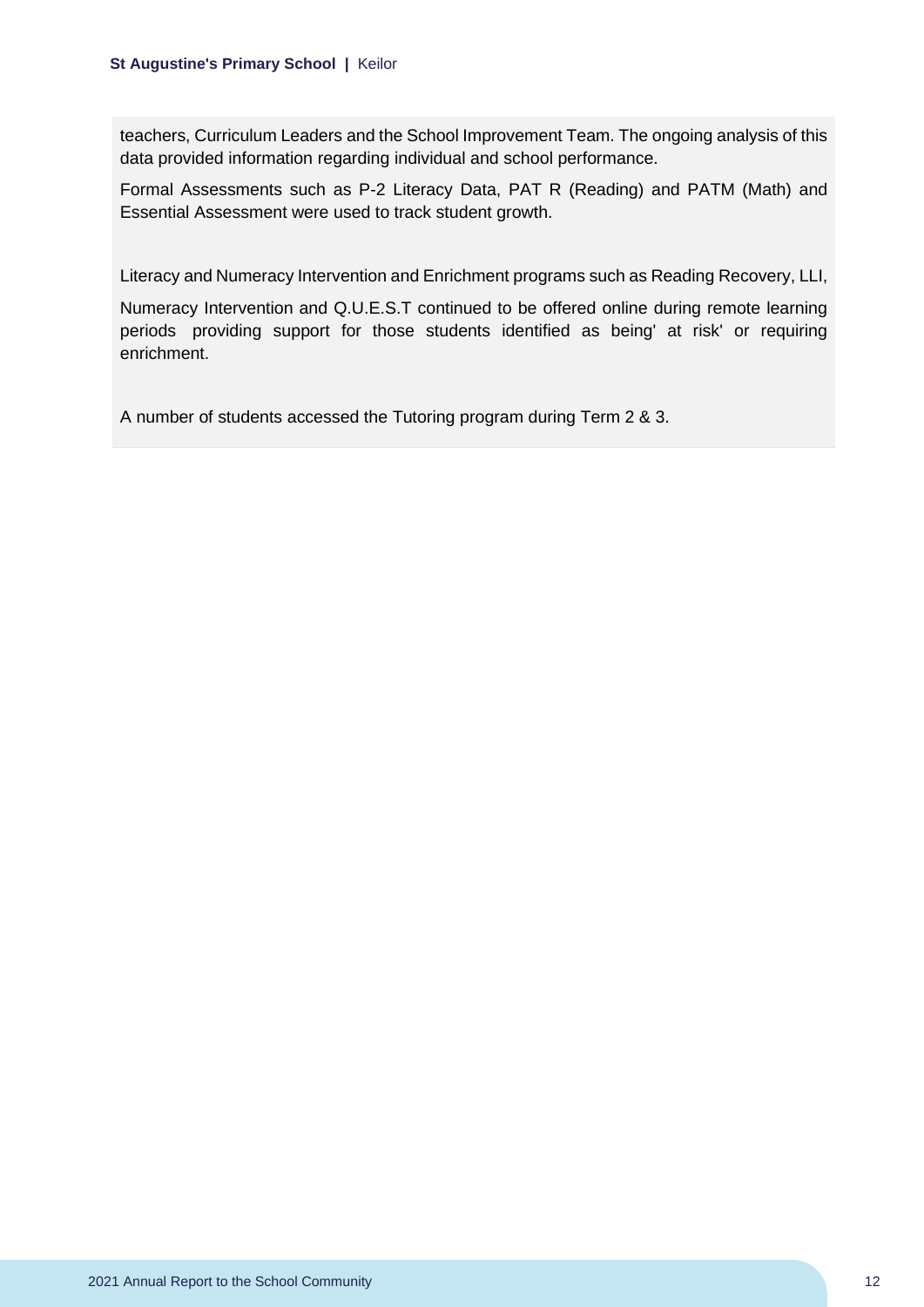| <b>NAPLAN TESTS</b>                   | 2019<br>$\frac{0}{0}$ | 2020                         | $2019 - 2020$<br><b>Changes</b> | 2021<br>$\frac{0}{0}$ | $2020 - 2021$<br><b>Changes</b> |
|---------------------------------------|-----------------------|------------------------------|---------------------------------|-----------------------|---------------------------------|
|                                       |                       | $\star$                      | $\star$                         |                       | $\star$                         |
| YR 03 Grammar &<br><b>Punctuation</b> | 100.0                 | $\overline{\phantom{a}}$     | $\overline{\phantom{a}}$        | 97.4                  |                                 |
| <b>YR 03 Numeracy</b>                 | 100.0                 | $\qquad \qquad \blacksquare$ | $\overline{\phantom{a}}$        | 100.0                 |                                 |
| YR 03 Reading                         | 100.0                 | $\overline{\phantom{a}}$     |                                 | 97.4                  |                                 |
| <b>YR 03 Spelling</b>                 | 100.0                 | $\overline{\phantom{a}}$     | $\overline{\phantom{a}}$        | 100.0                 |                                 |
| <b>YR 03 Writing</b>                  | 100.0                 | -                            |                                 | 100.0                 |                                 |
| YR 05 Grammar &<br><b>Punctuation</b> | 96.9                  | $\qquad \qquad \blacksquare$ |                                 | 100.0                 |                                 |
| <b>YR 05 Numeracy</b>                 | 100.0                 | $\qquad \qquad \blacksquare$ |                                 | 100.0                 |                                 |
| <b>YR 05 Reading</b>                  | 100.0                 | $\overline{\phantom{a}}$     |                                 | 97.2                  |                                 |
| <b>YR 05 Spelling</b>                 | 100.0                 | $\overline{\phantom{a}}$     |                                 | 100.0                 |                                 |
| <b>YR 05 Writing</b>                  | 95.2                  | -                            |                                 | 100.0                 |                                 |

### **PROPORTION OF STUDENTS MEETING THE MINIMUM STANDARDS**

\* There are no NAPLAN results to report in 2020 as the Australian Government decided that due to the COVID-19 pandemic NAPLAN Assessments would not take place.

\*\* Data cannot be reported for this year as the number of students that sat the test was below 5 and the data has been suppressed for privacy reasons in accordance with the ACARA NAPLAN data reporting provisions.

\*\*\* No students sat the NAPLAN tests in this year level and in one or both of the relevant years.



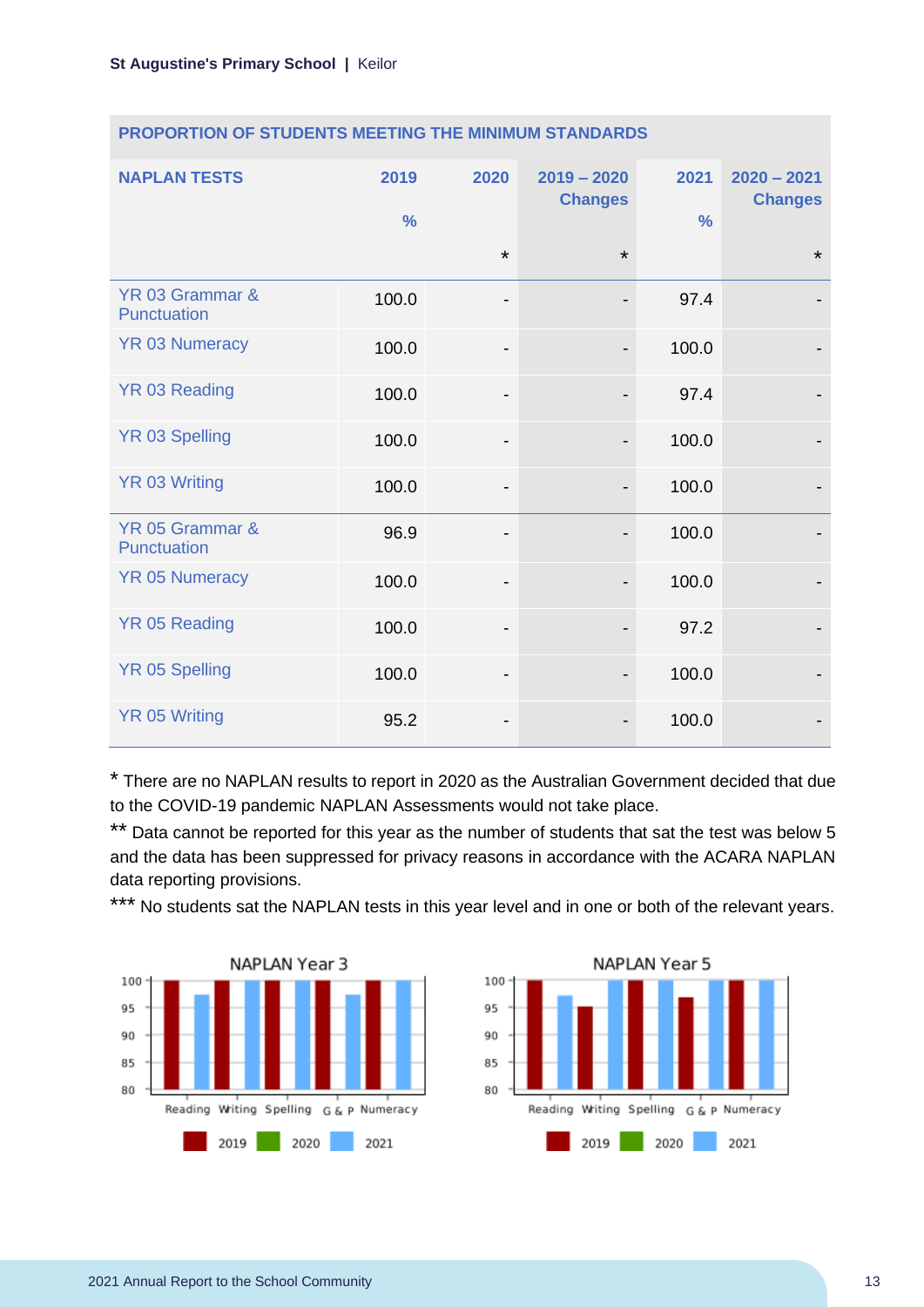## <span id="page-14-0"></span>**Student Wellbeing**

## **Goals & Intended Outcomes**

Goal: To animate our learners.

• That students are equipped to reflect on themselves as learners and take action based on explicit feedback.

## **Achievements**

At St Augustine's we continue to promote a school culture where children's physical, intellectual, moral, social and emotional needs are addressed. The COVID pandemic had an impact on the programs and strategies we wanted to implement however we continued to ensure the wellbeing of our school community remained a priority. Our Student Wellbeing took on a very important role during remote learning. It was decided that the wellbeing of our students and families needed to be a priority at all times. Regular 'check ins' occurred with our students and more frequently with those we considered at risk emotionally, socially and engaging with the curriculum.

Our Achievements include:

- embedding Respectful relationships program into our weekly planner from PREP-6. Teachers were provided with PL each term regarding RR
- building relationships with our students and establishing safe and welcoming classrooms-School focus the first three weeks -
- introducing Wellbeing Themes each term as a whole school approach. Wellbeing themes were discussed on regular occasions each week. Kindness Tree put up in school foyer to acknowledge acts of kindness displayed by the students
- introducing Student Code of conduct to the school community. School leaders created this and shared information through a video they created. All classes displayed and signed copy.
- implementation of Wellbeing Wednesdays These were introduced during Remote Learning periods. This initiative was introduced during the Covid Pandemic lockdown to support the wellbeing of children, caregivers, & teachers
- celebrating 'No Bullying week' -'No Bullying' week was celebrated in March where students presented information each morning to the school community. ``No Bullying" posters were displayed in all classrooms and around school with No Bullying information shared in the newsletter to families. Students shared 'No Bullying 'videos with all classes and wore No Bullying bracelets and ribbons to support this
- allocating SEL sessions to weekly planners. Planning time was allocated for preparing for this.

Teachers were provided with PL regarding the value of developing relationships with our students. Staff meetings were allocated to SEL and Student wellbeing each term. Student Awards given to students displaying Learning dispositions

• introduction of Social skills sessions - These were run in Term 1and 4 focusing on friendship, problem solving skills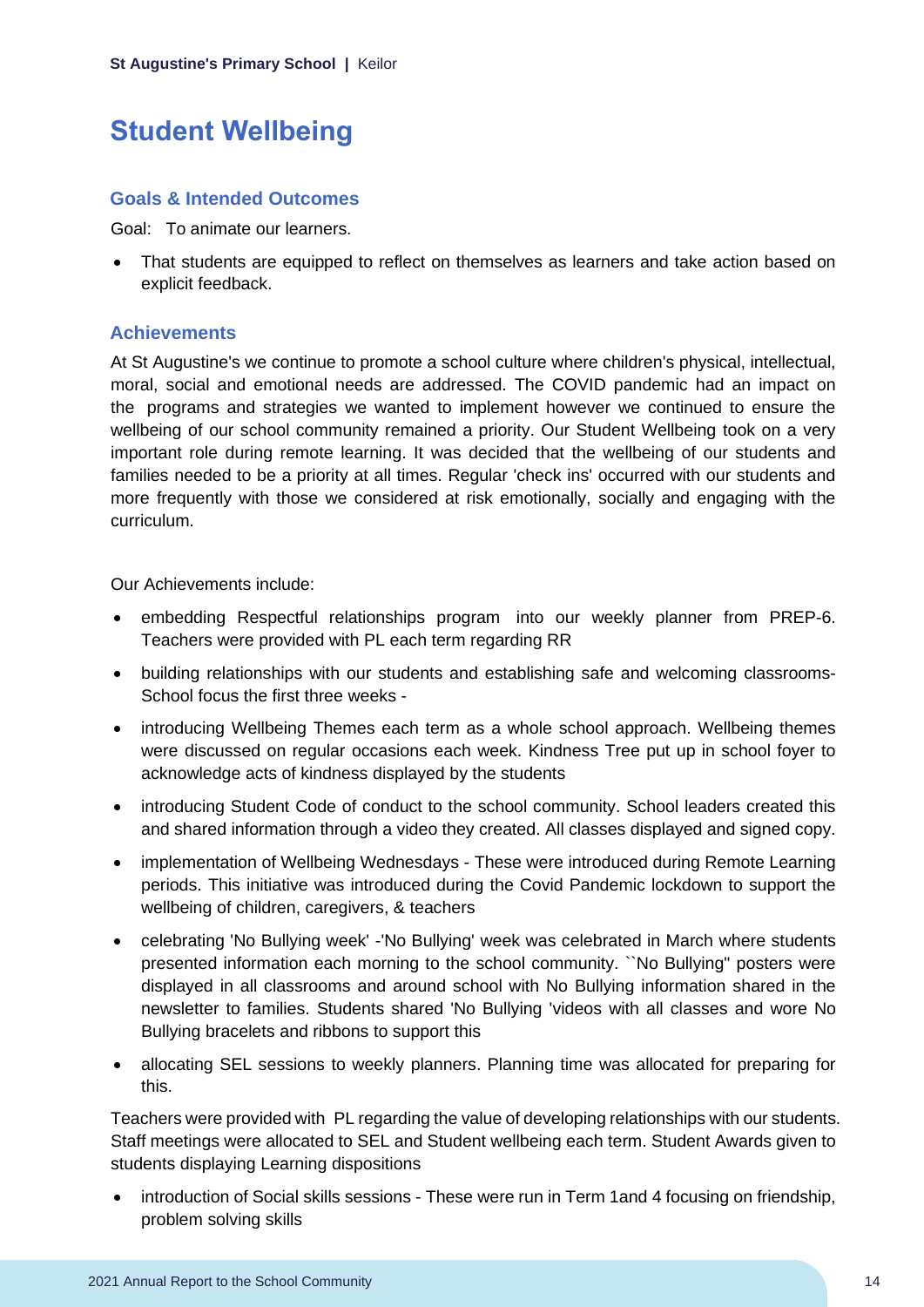- developing a shared language of Learning Dispositions These are being displayed in all classrooms and amongst the school community i.e.I am a flexible Flynn
- promoting School values- these have been displayed outside our assembly area. Learning disposition puppets and visuals are being displayed in classrooms and throughout the school
- collecting evidence of adjustments for NCCD over a 10 week period is well embedded within the school. Both teachers and LSOs document the adjustments required for students to access learning and participate in all areas of school life.

### **VALUE ADDED**

Swimming Program Yrs 3-6, 100 Days of School, Virtual Incursions/Excursions, Sacramental Celebrations - Reconciliation, Eucharist and Confirmation (Modified) St Augustine's Feast Dayconducted online due to Covid-19 restrictions, Social Justice Initiatives - raising money for Catholic Social Justice Agencies including Project Compassion, Monday Morning Prayerprovided online during lockdown periods, Interschool Sport, STEM Mad Online Showcase, Choir, Super Uke, Math Olympiad, QUEST Enrichment Program, Lunchtime Clubs - computer, games, music and robotics, Intervention Programs- Reading Recovery, LLI and Number Intervention (These continued online during Remote Learning periods), Counseling services, Modified Kinder Transition Program sessions, Assessments and support in speech pathology, occupational therapy and psychology services, Fortnightly Parenting newsletters, Respectful Relationships Program, Wellbeing Wednesdays, Weekly SEL sessions, Family Challenges, Counseling services, Modified Kinder Transition Program sessions, Assessments and support in speech pathology, occupational therapy and psychology services, Fortnightly Parenting newsletters, Respectful Relationships Program, Family Challenges & Wellbeing Wednesday introduced during Covid Lockdown periods, Weekly SEL sessions, Morning Google Meets, Targeted Teaching sessions online, Wellbeing Check Ins.

### **STUDENT SATISFACTION**

Overall Strengths identified on MACSIS Student Survey 2021: Rigorous Expectations, Catholic Identity, Teacher -Student Relationships. Students feel that teachers encourage them to do their best and seem excited to be teaching the class.

### **STUDENT ATTENDANCE**

The school closely monitors student attendance. Parents are responsible for ensuring they contact the school by 9.00am if their child is going to be absent. Parents are required to access the school app to fill in the online absence form providing all required details to inform the school of their child's absence.

In the event that contact is not made with the school on the morning of the absence and the absence is reflected in the daily attendance records, the school will make immediate contact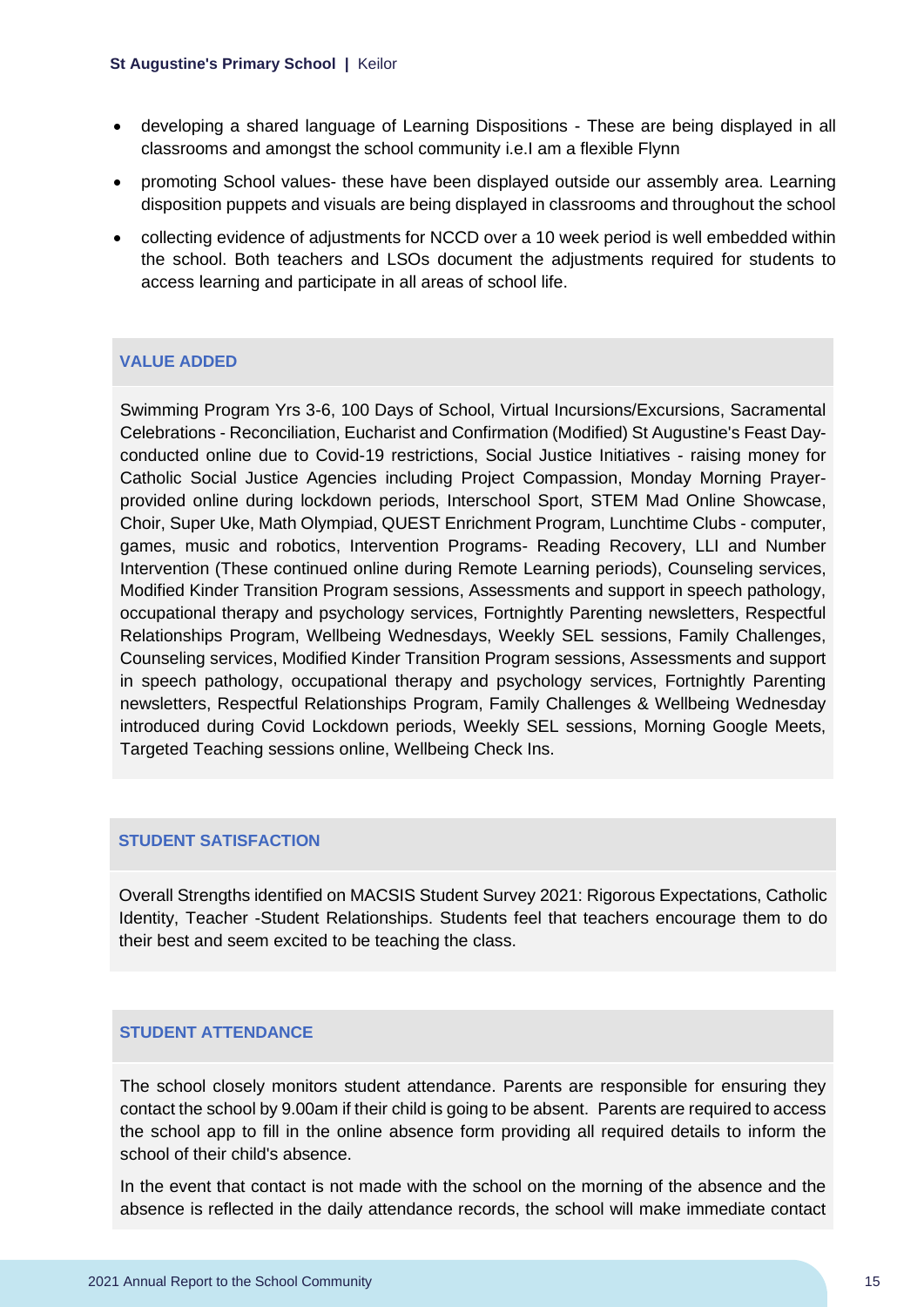with the parents to inform them of this occurrence. Contact will be made with parents via a SMS with a request made for an immediate response to explain the child's absence.

Due to Covid -19 student attendance requirements were modified for students learning remotely during lockdown periods. Students learning remotely from home were required to log onto daily class google meets where attendance was recorded and monitored closely by classroom teachers.

Student attendance for those being supervised onsite was recorded daily online using Nforma Roll by supervising teachers.

| <b>AVERAGE STUDENT ATTENDANCE RATE BY YEAR LEVEL</b> |       |
|------------------------------------------------------|-------|
| <b>Y01</b>                                           | 94.9% |
| <b>Y02</b>                                           | 93.7% |
| <b>Y03</b>                                           | 94.8% |
| <b>Y04</b>                                           | 93.0% |
| <b>Y05</b>                                           | 95.0% |
| <b>Y06</b>                                           | 95.5% |
| Overall average attendance                           | 94.5% |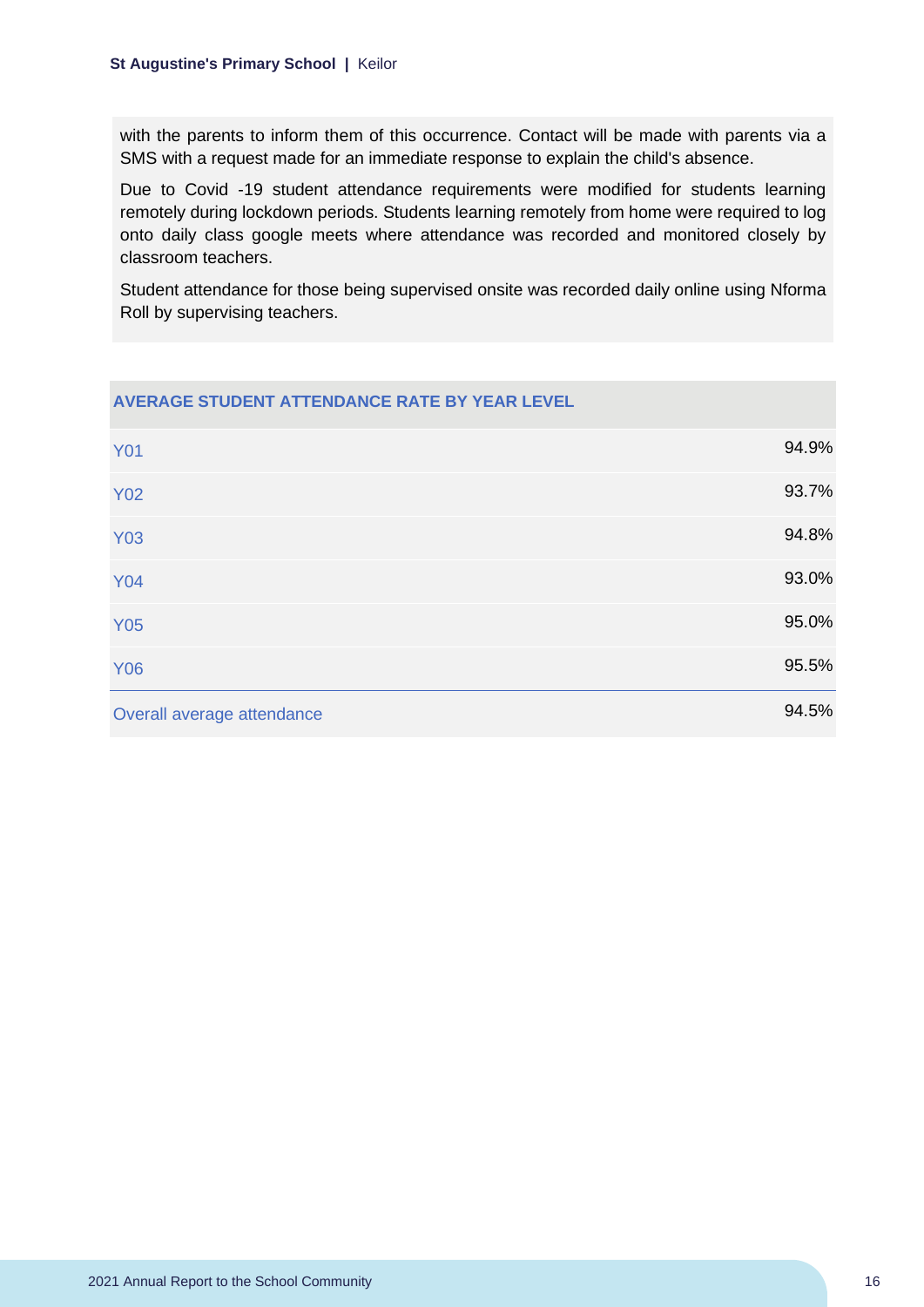## <span id="page-17-0"></span>**Child Safe Standards**

### **Goals & Intended Outcomes**

- To implement the child safe standards into the school community.
- To update child safe policies.
- To enforce child safe strategies to ensure the safety of all children.

## **Achievements**

St Augustine's remains committed to ensuring the well-being and safety of all students under its care by actively implementing, reviewing and improving it child safety strategy. We acknowledge that creating a child-safe environment is a dynamic process that involves active participation and a shared responsibility from all within the school community. Throughout 2021, our school has sought to further embed its child safety strategies through the ongoing review and implementation of policies and practices. Professional boundaries have been reinforced with all staff members and volunteers, as has obligations regarding the protection and reporting of allegations or disclosures of abuse.

Outlined below are our achievements in the ongoing implementation and review of the Child Safe Standards and the steps we have taken to bring about cultural change in the school community.

Our Achievements include:

- child safe standards embedded in school culture
- staff regularly notified of any child safe updates at staff meetings
- weekly updates and Child Safe reminders placed on staff desktop
- publication of MACS Child safe policy on school website
- communication of the Code of conduct A copy was sent out to school community via the newsletter and website
- reinforcement of Professional boundaries with all staff members and volunteers, in line with new obligations regarding the protection and reporting of allegations or disclosures of abuse.
- reviewing of Child safe policies and procedures- these were regularly reviewed and updated and shared with staff and school community
- mandatory reporting elearning module were completed by all staff
- school leaders and students created a video discussing the value of a student Code of conduct. Each class was presented with a copy to display in the classroom. All students signed a class copy and a video was shared with families via the newsletter
- participation by all I teaching & non teaching staff members in annual Child Safety Standards 'refresher training' All staff members are required to read and sign the school's Child Safety Code of Conduct annually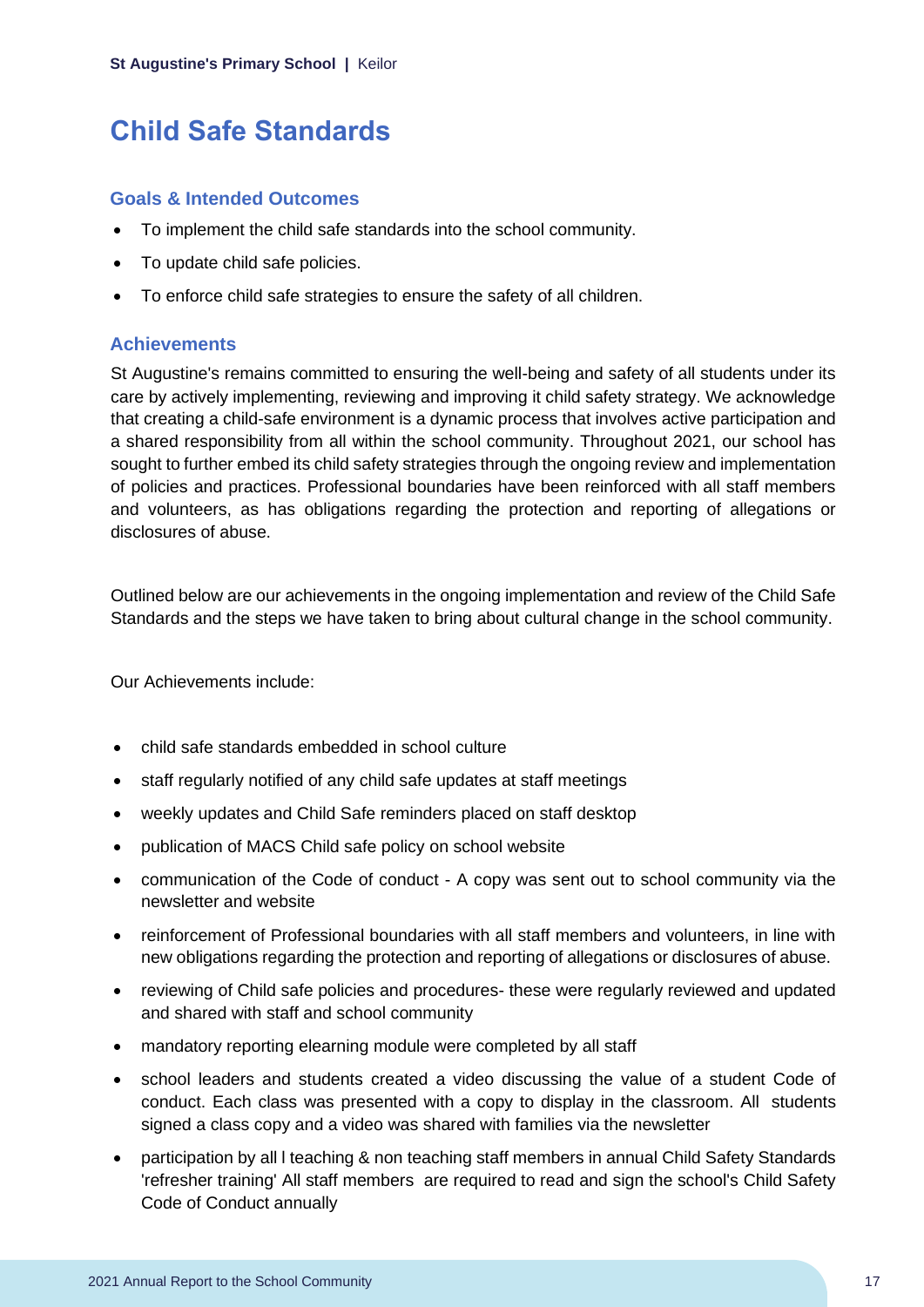• regular briefings are held with Volunteers on acceptable behaviours. All volunteers are required to read and sign the school's Child Safety Code of Conduct before entering the school site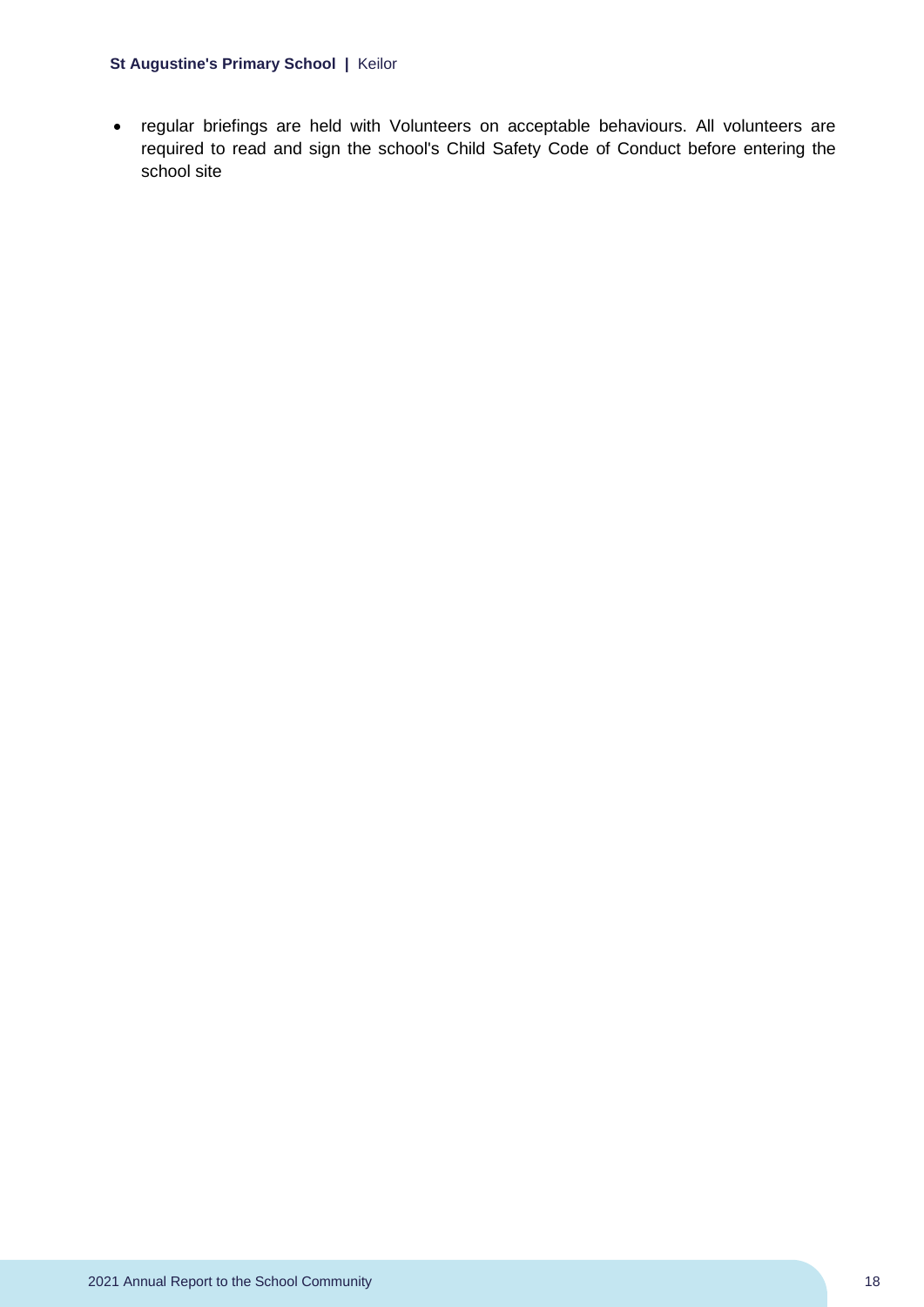## <span id="page-19-0"></span>**Leadership & Management**

## **Goals & Intended Outcomes**

Goal: To strengthen and embed a culture of improvement

- That feedback is evidence based and embedded in our practice.
- That a performance and Development culture is evident in our school.

## **Achievements**

Outlined below are our achievements in the area of Leadership and Management as we continue to build a culture of shared responsibility.

Our Achievements include:

- professional Conversations -COVID meant we needed to be very creative leading the school. Many recordings were made to keep staff updated about the latest regulations and requirements. Expectations were also shared with staff as well as ensuring their wellbeing was a priority at all times. Leaders supported the teachers by overseeing planning sessions, facilitating level meetings with a focus on wellbeing as well as answering any questions particularly when there was a lot of uncertainty about remote learning
- professional Development was provided online to ensure all staff was kept updated about best teaching practices
- when planning Curriculum Leaders ensured there was a focus on discussing and planning the best online teaching practices ensuring continual student progress.
- our Student Leaders continued to have an input into various aspects of School life and ran many school wide events online during Remote learning to keep everyone connected
- investigating the different Performance & Development Frameworks. An audit of our current P & D Practices was undertaken. The Leadership team completed performance and Development in Catholic Schools Rubric. Feedback was an area that was highlighted which is in line with our recent review recommendations.
- engaging with experts for Professional Learning. Our school Leaders engaged with the Agile Leadership program with Simon Breakespeare.
- evidence Based Learning has continued to be a priority. Helen Butler worked with the staff in order to expand and strengthen their professional learning in this area. The day focused on the use of Learning Intentions and Success Criteria. Conversations in Planning were focussed and strategic when setting LI & SC
- further developing Quest Enrichment Program -We applied for and received funding for STEM aviation project.
- ongoing participation in EMC3 Maths Project P-2
- creating student leadership roles- Audio/Visual Monitors started strongly with most web site news posts created by students - The plan is to continue to extend students with interest and talent.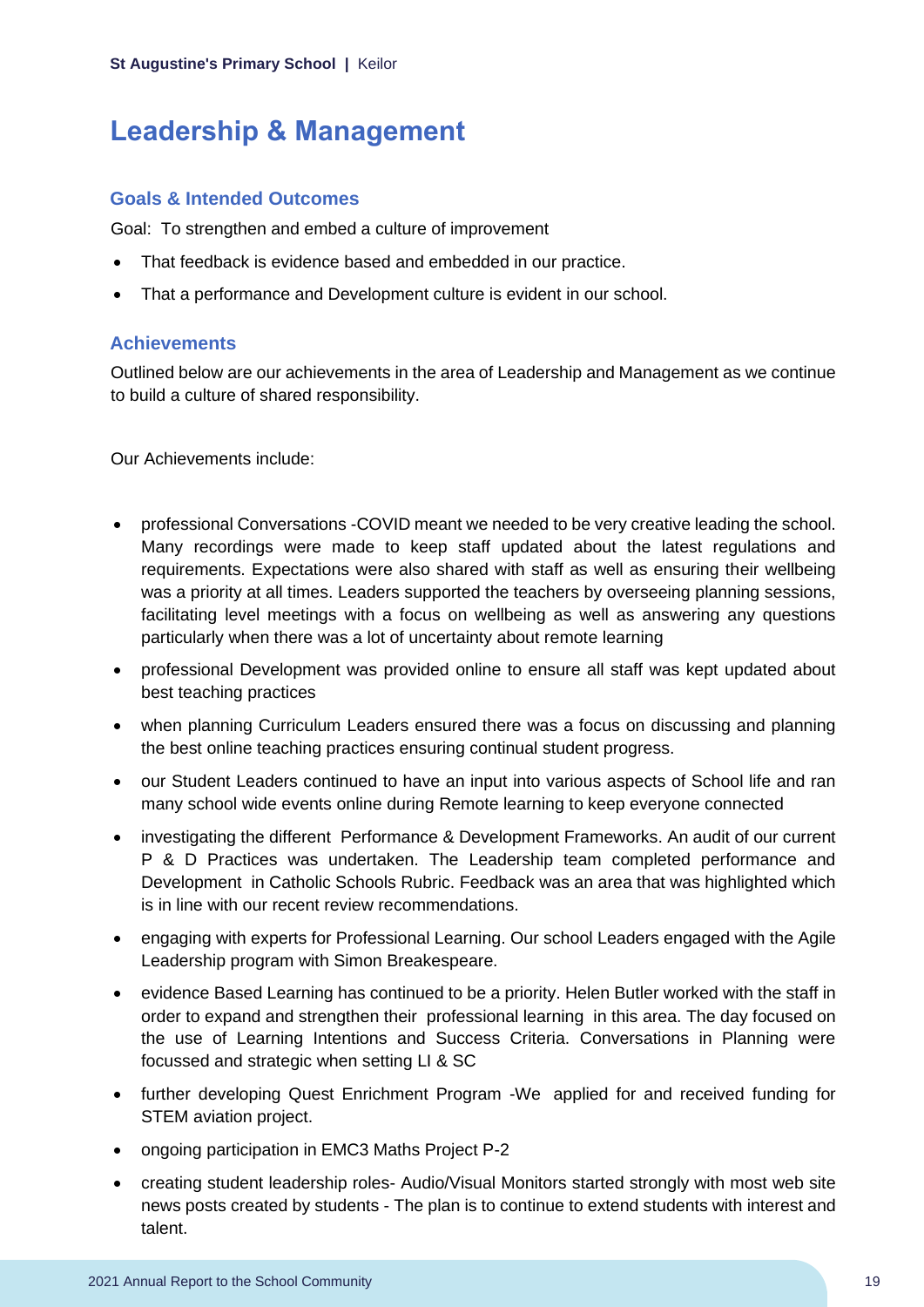- provision of Professional Learning for Staff to explore possibilities of using Ipads- PD day, Planning essentials
- ensuring Digital user responsibility is explicit and known by all school wide. School contracts and parental agreements were revisited and updated.
- participation in Grammar in Context Professional Learning- This PL was provided for Year 3-6 teachers. Thankfully we were able to pivot to continue this PL online during the lockdown periods.

#### **EXPENDITURE AND TEACHER PARTICIPATION IN PROFESSIONAL LEARNING**

### Description of Professional Learning undertaken in 2021

- Weekly Staff Learning Meetings and Professional Learning Team Meetings- focus on Literacy, Numeracy, Evidence Based Learning
- NCCD Adjustments to support student learning
- Literacy Phonics and Grammar in Context, Words in Context CEM
- Facilitated Planning with Literacy, Numeracy and RE Leaders
- Network Meetings focussing on Literacy, Numeracy Learning and Teaching
- First Aid
- Emergency Management
- Anaphylaxis Training
- Cyber Safety
- Maths Monash Research Project (P-2)
- Online Webinars and Zoom Network Meetings

| Number of teachers who participated in PL in 2021 |       |
|---------------------------------------------------|-------|
| Average expenditure per teacher for PL            | \$800 |

### **TEACHER SATISFACTION**

Overall Strengths identified on MACSIS Staff Survey 2021: Collective Efficacy, Staff Leadership Relationships, School Climate. Staff survey results showed that relationships are collegial between staff members and staff are respectful to students. There is a positive working environment and they feel comfortable approaching leaders for support. Staff feel that leaders are respectful towards them.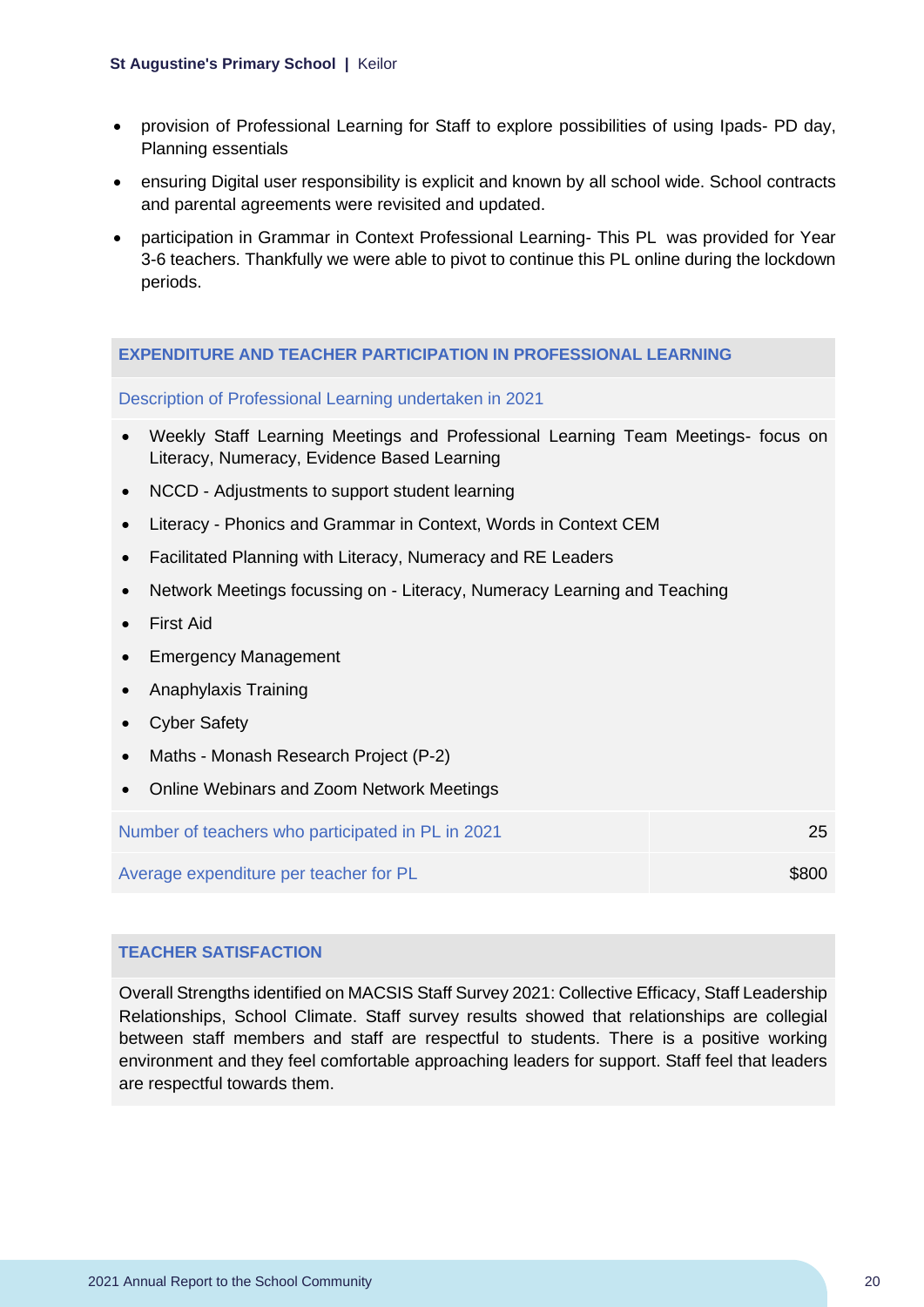| <b>TEACHING STAFF ATTENDANCE RATE</b> |          |
|---------------------------------------|----------|
| <b>Teaching Staff Attendance Rate</b> | 79.8%    |
|                                       |          |
| <b>ALL STAFF RETENTION RATE</b>       |          |
| <b>Staff Retention Rate</b>           | $92.9\%$ |
|                                       |          |

| <b>TEACHER QUALIFICATIONS</b>   |       |
|---------------------------------|-------|
| <b>Doctorate</b>                | 0.0%  |
| <b>Masters</b>                  | 19.0% |
| Graduate                        | 28.6% |
| <b>Graduate Certificate</b>     | 4.8%  |
| <b>Bachelor Degree</b>          | 85.7% |
| <b>Advanced Diploma</b>         | 42.9% |
| <b>No Qualifications Listed</b> | 0.0%  |

| <b>STAFF COMPOSITION</b>              |      |
|---------------------------------------|------|
| <b>Principal Class (Headcount)</b>    | 2.0  |
| <b>Teaching Staff (Headcount)</b>     | 30.0 |
| <b>Teaching Staff (FTE)</b>           | 22.1 |
| Non-Teaching Staff (Headcount)        | 15.0 |
| Non-Teaching Staff (FTE)              | 11.9 |
| Indigenous Teaching Staff (Headcount) | 0.0  |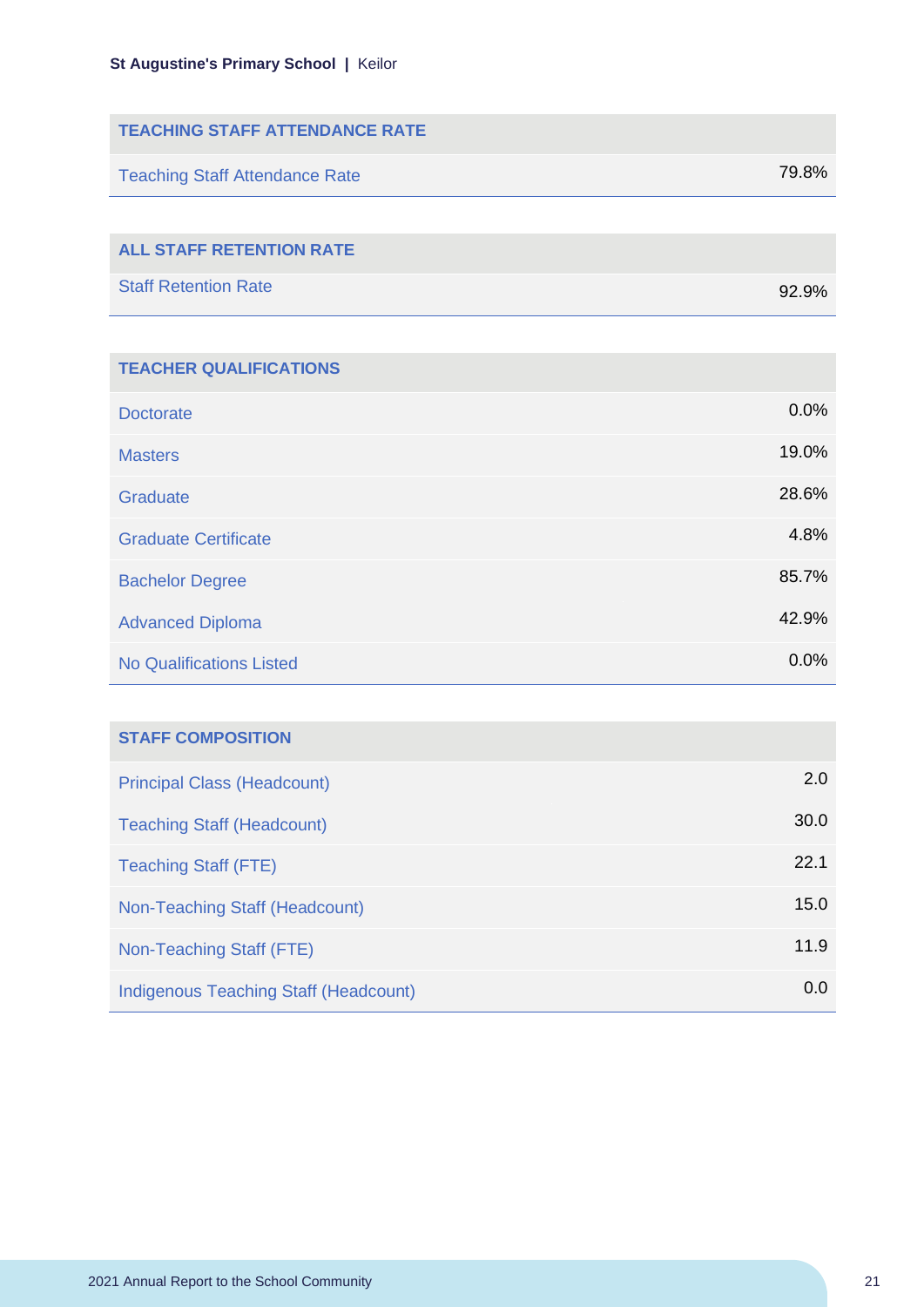## <span id="page-22-0"></span>**School Community**

### **Goals & Intended Outcomes**

Goal: To enliven the Catholic identity of the school

- That the Catholic identity of the school permeates all spheres.
- That our Catholic Identity inspires and defines who we are.

### **Achievements**

During COVID it was vital that we worked in partnership with our parents and school community. As a staff we worked together to provide positive experiences for our students and to support our families.

- regular updates were sent to parents to keep them informed about the latest restrictions, learning expectations and well-being information.
- we tried to maintain our special events by providing online opportunities for the school community to come together. An online family trivia night was held.
- whole School Performance '4 Minutes'
- parent Partnerships continued to be a focus with parents being invited to attend online webinars hosted by experts
- the School Advisory Committee and the Education Board continued to support the school as it aims to meet all the goals set in the Annual Action Plan. These meetings continued to be held remotely via Google Meet during the lockdown periods

### **PARENT SATISFACTION**

Overall Strengths identified on MACSIS Parent Survey 2021: School Climate, Communication, School Fit. Parents feel welcomed and feel that the staff are approachable. Parents also indicated that they feel that children have respect for the staff at St Augustine's.